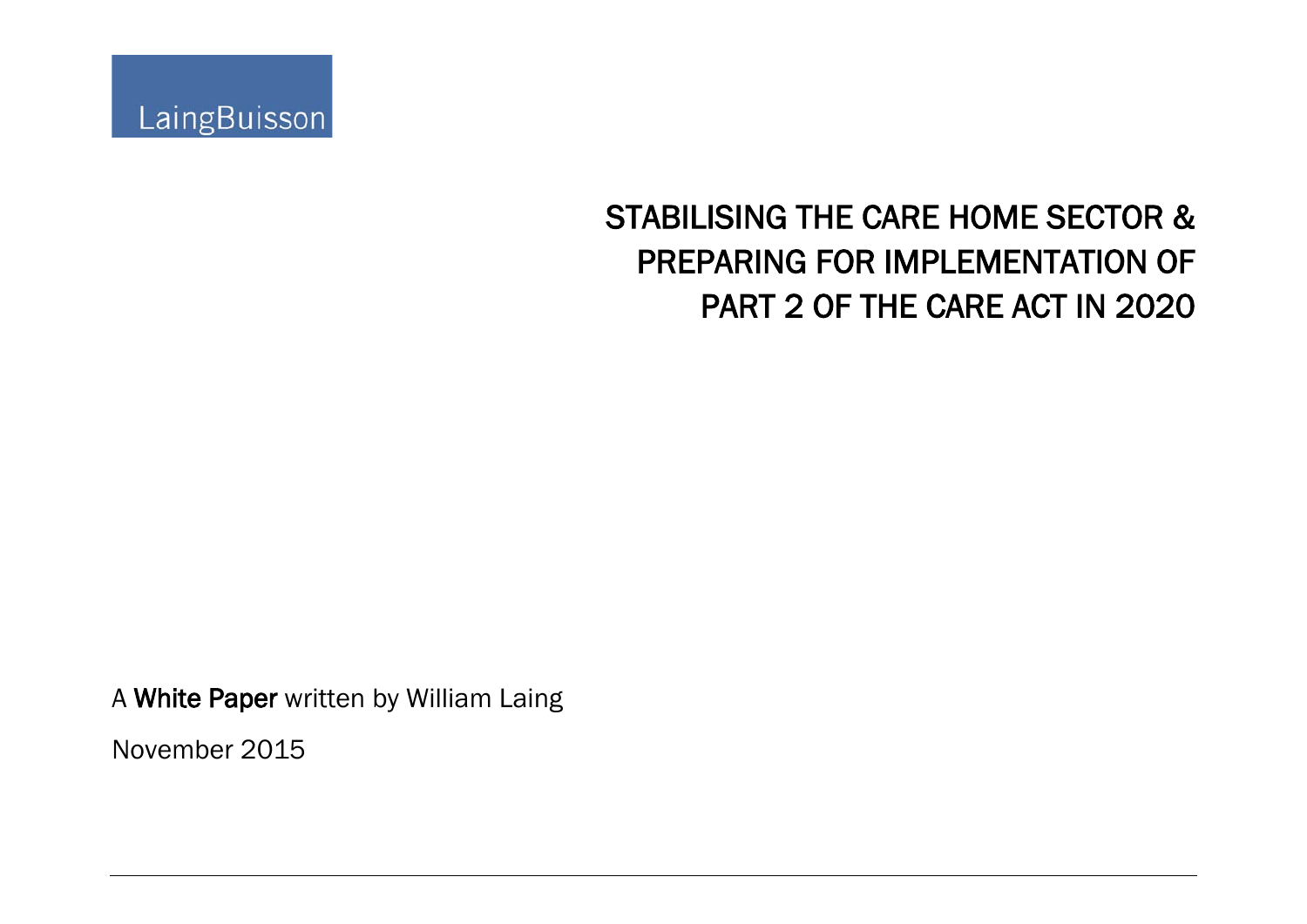# **CONTENTS**

| 1. EXECUTIVE SUMMARY                              |    |
|---------------------------------------------------|----|
| 2. OBJECTIVE                                      |    |
| 3. BACKGROUND                                     |    |
| 4. PROSPECTS FOR CARE HOME SUSTAINABILITY         | 10 |
| 5. HOW DO THE DILNOT REFORMS NEED TO BE MODIFIED? | 19 |

| APPENDIX 1 LONG TERM CARE MARKET CHARACTERISTICS      | 25  |
|-------------------------------------------------------|-----|
| APPENDIX 2 MARKET MECHANISM FOR RESTORING EQUILIBRIUM | -28 |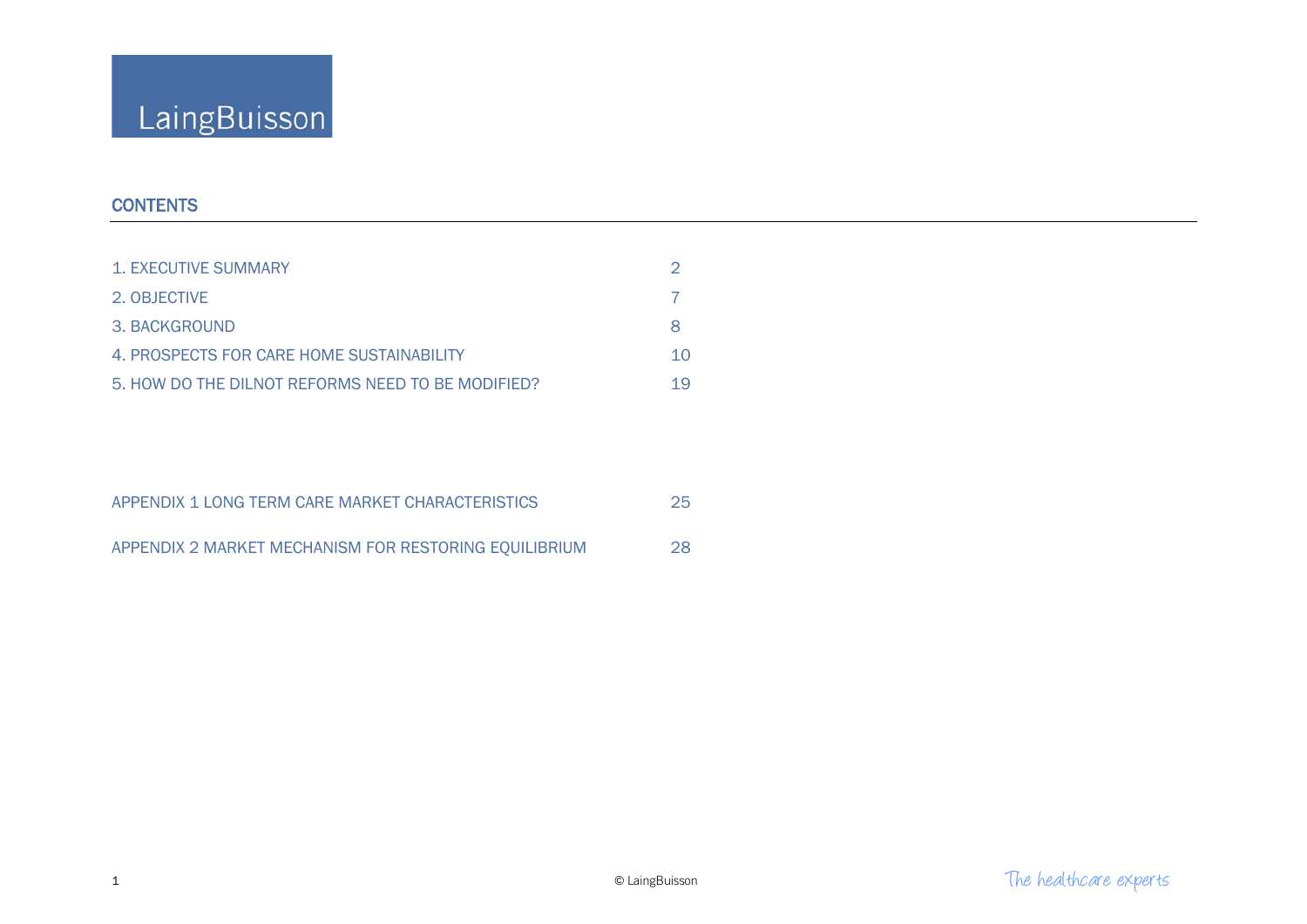# 1. EXECUTIVE SUMMARY

### 1.1 Imminent care home capacity crisis

There is a real and imminent danger of a care home bed capacity crisis hitting many localities in the course of the next few years (Section 3), as the margins of operators serving state-paid residents continue to be squeezed, as investment in new capacity ceases and as existing capacity exits the market, against a background of rising demographic pressure of demand.

Evidence to support this view comes from declining capacity trends (Figure 1) and an acceleration in underlying demographic pressure (Figure 2).

### 1.2 How will equilibrium be restored?

Our realistic conclusion is that the 2% Council Tax 'precept' flexibility to supplement social care funding, announced in the 2015 Comprehensive Spending Review, will not throw a financial lifeline to the care home sector (Section 4.3). It may pay for initial National Living Wage cost increases, but councils will want to spend most of the additional funding on meeting demand pressures (service volumes) and downward pressure on unit prices and margins will in all probability continue, reinforcing provider disinvestment.

At some stage, ordinary market forces can be expected to resolve any care capacity crisis, but only when it is full blown. At that stage, falling capacity will make it increasingly difficult for councils to make placements locally at their usual prices. With rising occupancy rates, market power will shift to providers and a point will be reached where central government has no other realistic option but to provide councils with the means to re-incentivise sufficient investment in care home capacity to enable councils to fulfil their statutory duties.

The resolution may be complete by 2020, by which time the cost to the state of paying for long term care for people without the means of their own will probably be substantially higher than it is today.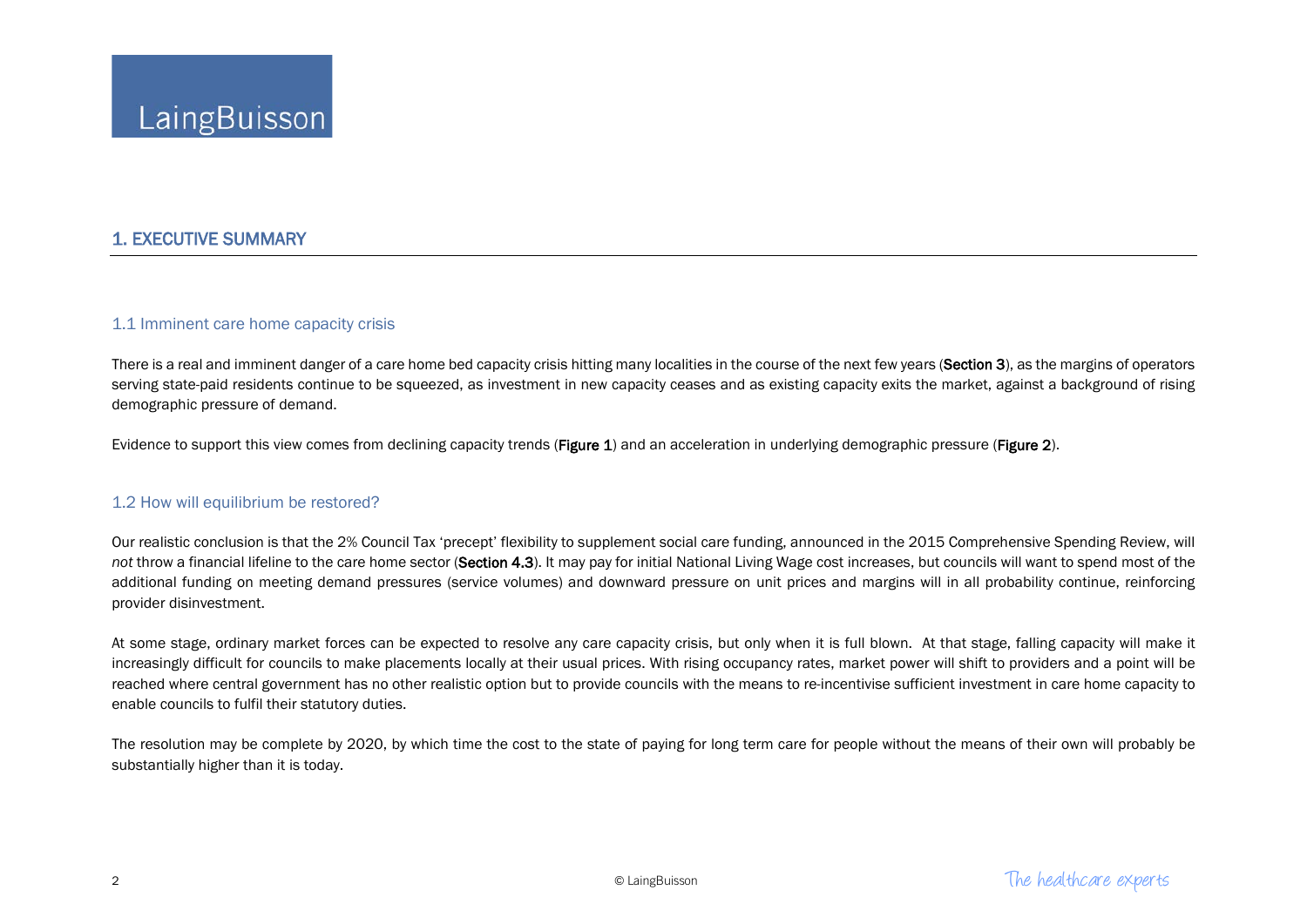## <span id="page-3-1"></span><span id="page-3-0"></span>1.3 Minimising the pain and establishing a framework for more effective market management

If this conclusion is correct (that the care home sector's equilibrium will ultimately be restored by market forces rather than pre-emptive financial support from central government) then the next few years are likely to witness a spate of financial failures and home closures $4$ .

In these circumstances, the question may be posed: are there any policy prescriptions which could help to minimise the disruption at the same time as creating the conditions for more effective market management than has been achieved by central and local government to date (Section 4.4)?

The single proposal in this White Paper is the transfer of care home property cost funding from local authorities to Housing Benefit and the creation of a national Economic Regulator function for the care sector (Section 4.4.1) - an 'OfCare' comparable with OfGem and OfWat.

## 1.4 Rationale - weaknesses in the present system of state funding of social care set up in 1993

The rationale for this proposal lies in the weaknesses that have been exposed in the state funding system for social care established by the 1993 community care reforms (Section 4.4.1), weaknesses that have been exacerbated by austerity measures since [2](#page-3-1)011/12<sup>2</sup>. These include:

- Failure to deliver one of the original purposes of the 1993 reforms, which was to avoid the need for top-ups which were endemic (in more affluent areas) under the former Income Support funding regime, and to pay fees sufficient to offer a reasonable return to care home providers;
- The development of a 'stand-off' between central and local government in which central government argues that it has made adequate financial provision and that it is up to each council to make best use of its (adequate) resources, while councils for their part argue (probably correctly) that the funding is not adequate and therefore they cannot pay providers reasonable prices, and in turn providers cannot afford to pay carers a living wage. In effect, no part of government is taking full responsibility for good market management of the care home sector.
- It is this absence of good market management (including failure to fund social care adequately) which has allowed the care home sector to evolve into its present highly polarised state, with inadequate profits in areas highly exposed to public pay and super-profits earned by some providers in areas of high private

l

 $1$  In the past, home closures have been concentrated in the small home segment, but the future may see closures extended to larger scale homes as well.

<sup>&</sup>lt;sup>2</sup> We leave aside here the issue of combining health and social care budgets. The proposal in this White Paper would remain equally valid under pooled budgets.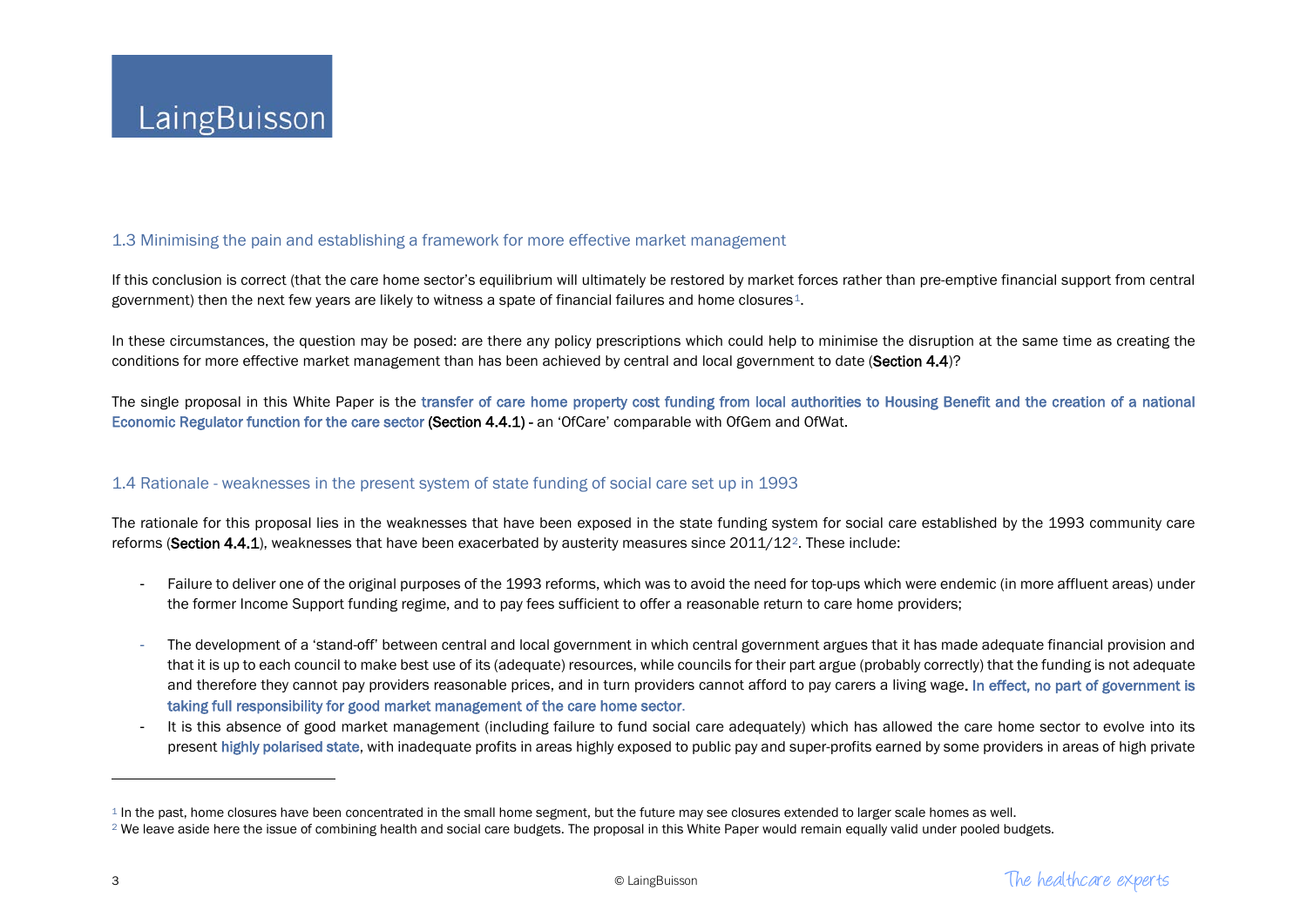pay. It is also the root cause of endemic cross subsidisation, with private payers now paying an average 40% plus premium over public payers for like for like accommodation, Table 2. It is worth emphasising that it was the scale of this price differential that was at the heart of concerns that implementation of Part 2 of the Care Act would destabilise the care home sector by undermining the cross subsidisation upon which it depends;

- The challenge of maintaining high level market management skills in all 150 CASSRs in England. This issue is now being brought to a head by Part 5 of the Care Act 2014, under which councils have a specific duty to promote 'diversity and quality in provision of services' and 'ensure the sustainability of the market';
- The specific challenge of 150 CASSRs each maintaining a sophisticated understanding of the minimum return on capital sought by investors, which impacts strongly on benchmark fees output by any costing model. Absence of common ground on Return on Capital is at the heart of most if not all judicial reviews of the care home fee rates offered by councils, and taking this element out of local fee negotiations would greatly reduce the scope for disagreement and the likelihood of judicial processes being set in motion at all.

Setting a return on capital benchmark for the care home sector is a function calling for the skills and focus of a national economic regulator, comparable with an OfGem or an OfWat. Several commentators in the UK care sector have in the past recommended viewing publicly funded care home property as a utility subject to transparent regulatory rules, including a target return on investment for property which reaches, but does not exceed, a defined standard.

## 1.5 Proposal for central government action

In response to these inherent weaknesses in the present state funding system for social care, our proposal for central government action in this White Paper can be simply stated as follows (Section 4.4.2):

- Create a national economic regulator function for the care home sector, the regulator to be charged with:
	- o setting a target rate of return for care home property used for council placements
	- o based on CQC physical environment standards, establishing a process for determining local capital cost benchmarks per room, taking into account local land prices (and local construction / maintenance costs if necessary)

CQC would be the obvious candidate for this extended economic regulation function since (a) it is already responsible for light touch financial regulation of larger providers and (b) CQC physical environment standards (such as minimum room size) are key determinants of benchmark capital costs per room.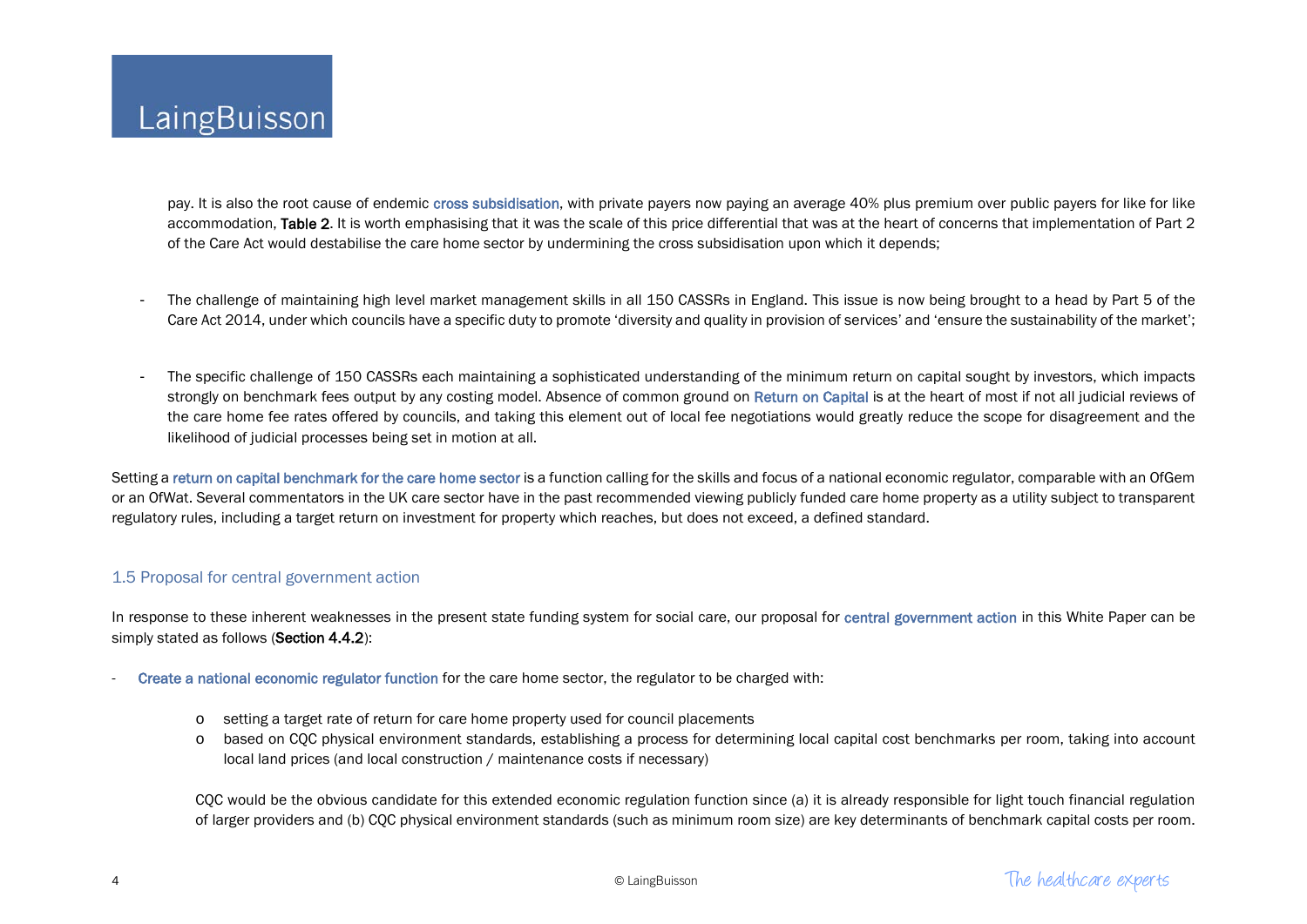- Transfer responsibility and funding for paying care home property costs from CASSRs to Housing Benefit. The effect of this would be to rationalise funding for all care modalities, placing care homes on the same basis as extra care for older people and supported living for younger adults with learning disabilities and other needs;
- Set up a process for classifying each care home with a council contract with an appropriate physical environment grade, linked to a complementary set of locally based care home Housing Benefit bands.

The benefits of these limited reforms would include:

- Facilitation of a more rational approach to council fee setting, allowing CASSRs to focus negotiations with local care providers on the current cost elements of the care home operation which they understand better than the property investment element and which are easier to quantify and cost (staffing, consumables, etc.);
- Better alignment with Part 2 of the Care Act and avoidance of the sort of inequitable outcome illustrated in Table 2 (below), where care home residents in nonaffluent areas would have benefited far less from the (now postponed) Care Cap than care home residents in affluent areas;
- Offering investors greater certainty over the reimbursement of their property costs, which may in turn act to reduce the target rate of return;
- Rationalisation of councils' funding streams for different modalities of care, putting care homes, extra care and supported living on a similar basis and elimination of perverse incentives to 'game' funding streams.

If this set of proposals were viewed as having merit, the next step would look at practical details and costs. It is very possible that they could prove cost neutral in terms of overall public spending.

### 1.6 Dilnot funding reforms

Serious reconsideration is merited for one important feature of the Dilnot funding reforms, as crystallised in the run of to the (now postponed) implementation of Part 2 of the Care Act. This is the decision to have a single, fixed national rate of £230 per week for 'daily living costs'.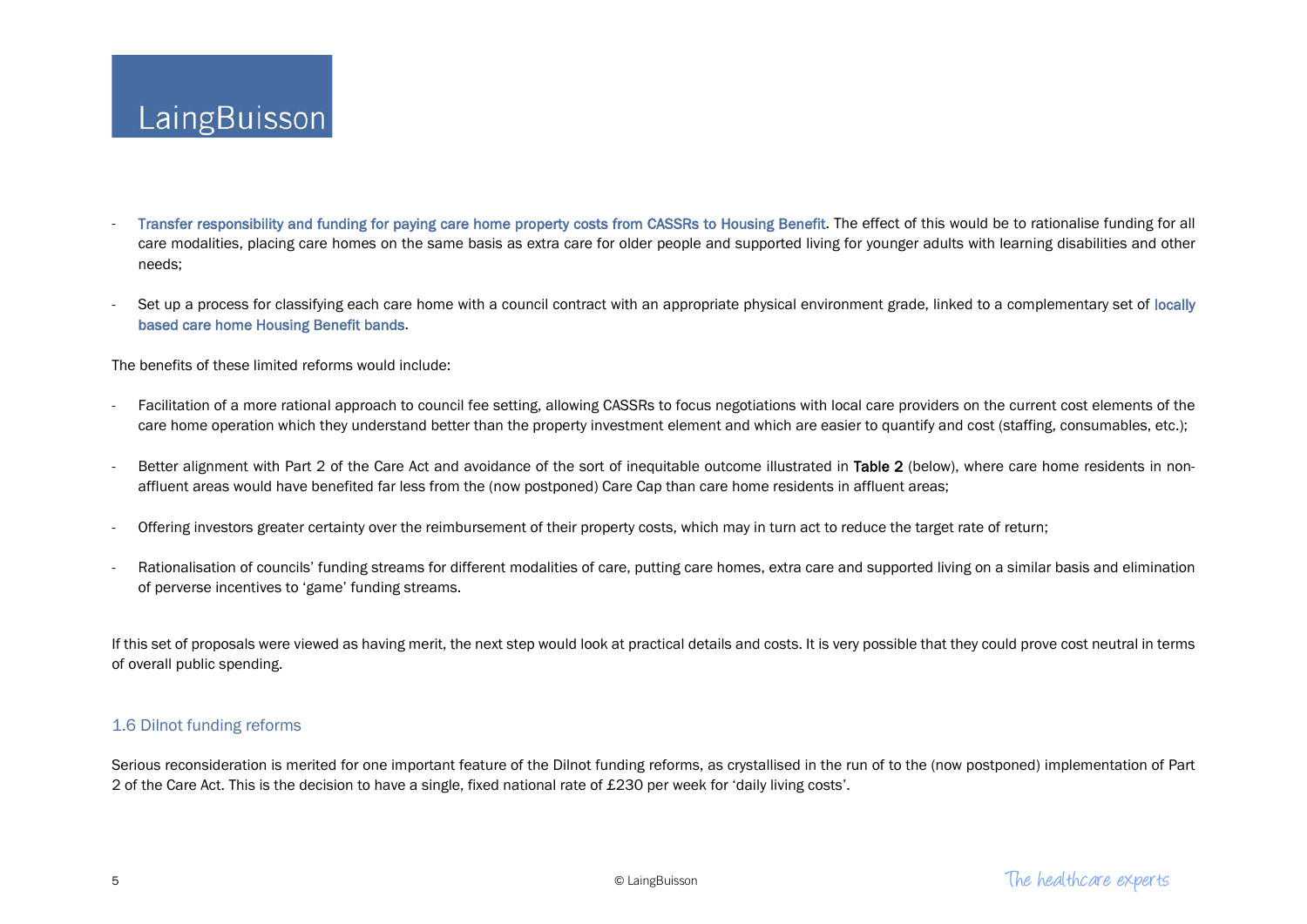

It has now become apparent that this would have led to highly inequitable access to 'Care Cap' benefits in different localities, as illustrated in Table 2. To address this issue, it is recommend that 'daily living costs' be set locally (Section 5.2).

This solution would be fully compatible with the proposal set out above to transfer care home property cost funding to Housing Benefit and create a social care economic regulator function charged with determining a target rate of return for publicly funded care home property.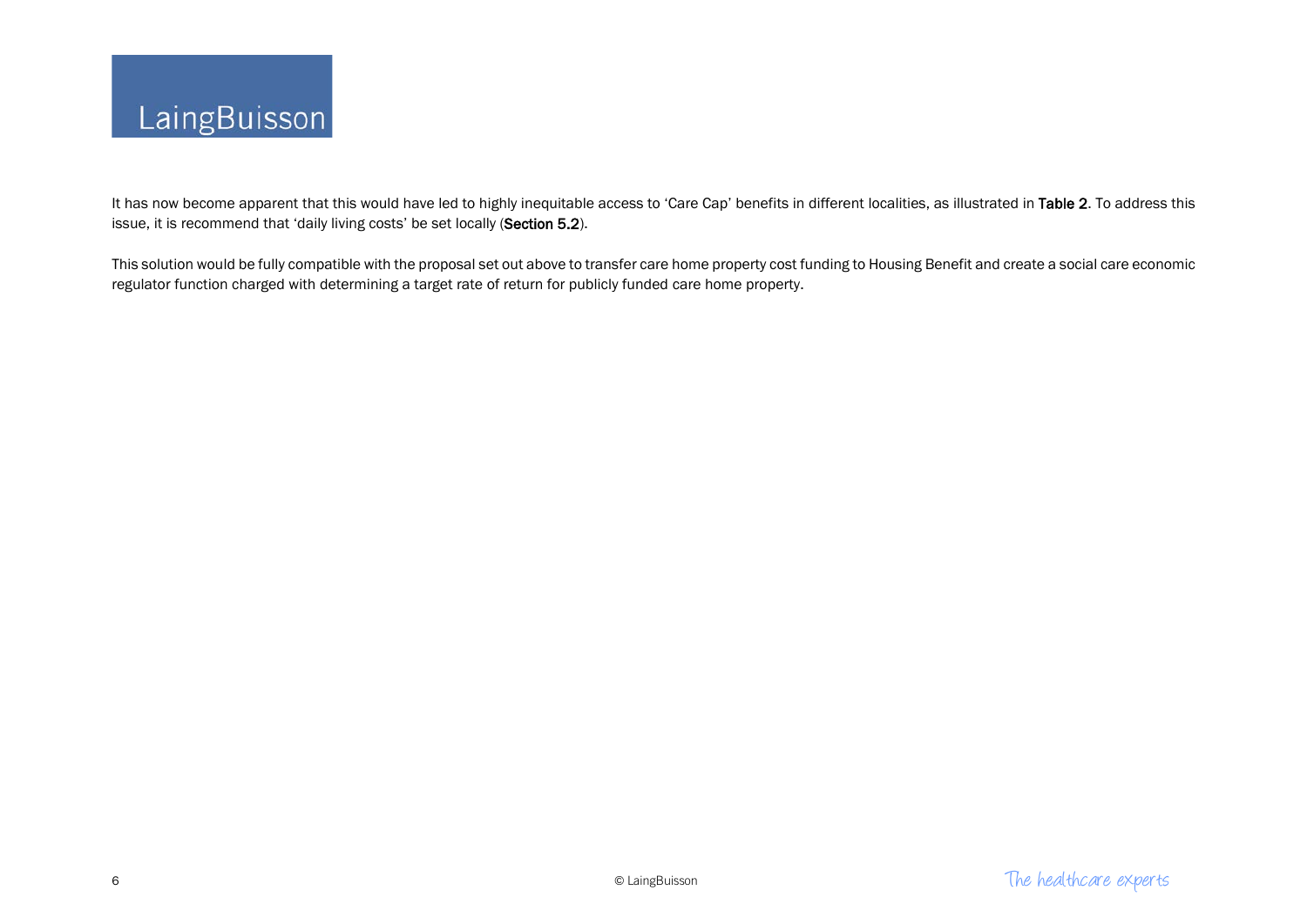# 2. OBJECTIVE

The objective of this White Paper is to stimulate debate on two linked topics:

- What is needed to stabilise those segments of the care home sector which mainly serve older people in receipt state funding and which are moving into crisis at a variable pace in different parts of the country? and
- How should the Dilnot funding reforms be modified to avoid the pitfalls that became evident in the run up to postponement of Part 2 of the Care Act (if it remains the intention of the government to implement the Dilnot reforms in 2020)?

A third topic can also be added:

- What new initiatives could be started now to improve the functioning of the care market, within existing legislation and without the need top-down structural reform, on the part of different stakeholders – central government, local authorities, the NHS, regulators and consumers and their advocates?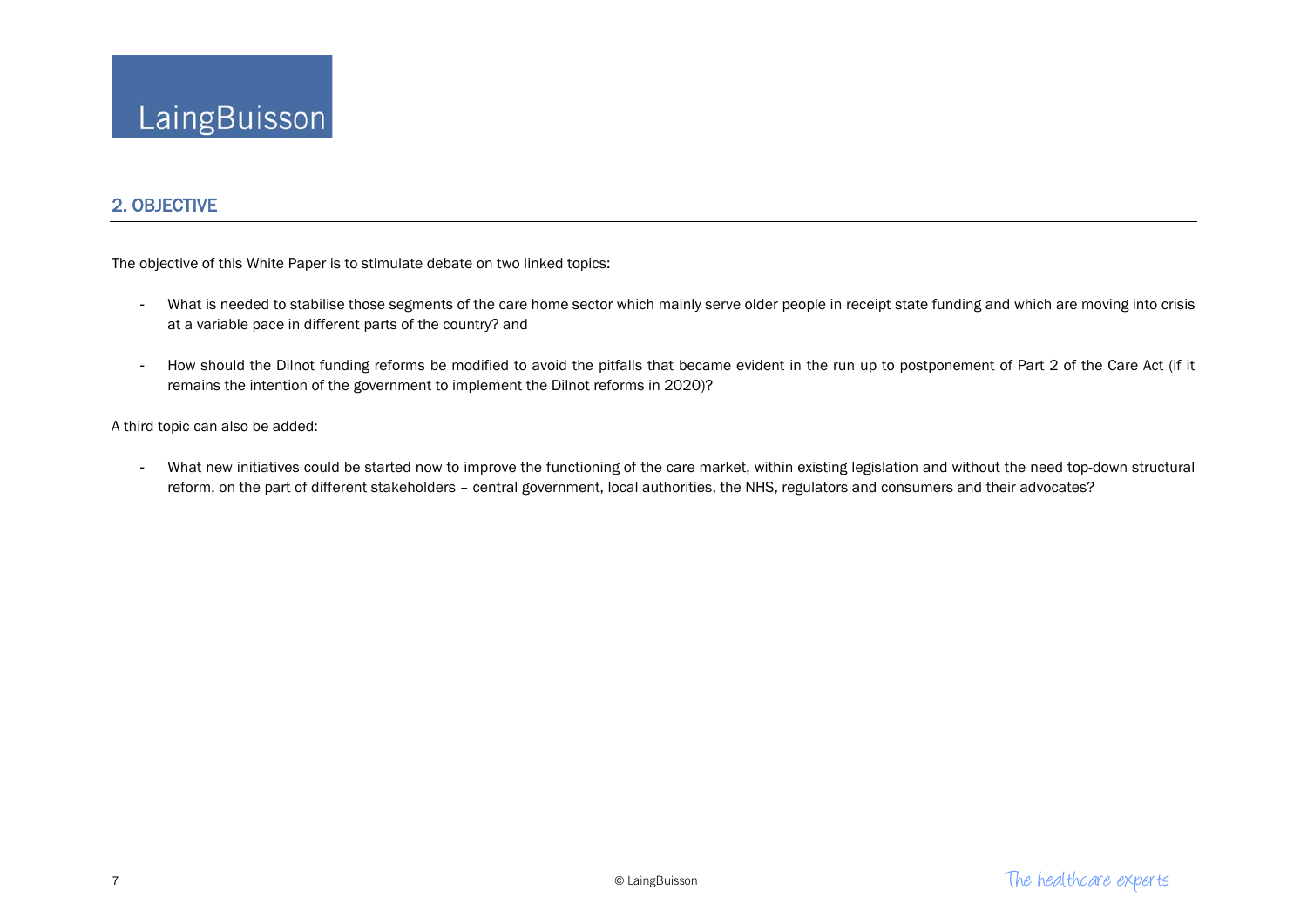## <span id="page-8-1"></span><span id="page-8-0"></span>3. BACKGROUND

In September 2014 LaingBuisson published its first White Paper entitled: *Strategic commissioning of long term care for older people: Can we get more for less?* Its summary of market characteristics, market failures and market successes is repeated in Appendix 1.

In the year that has elapsed since (a year of abortive preparation for Part 2 of the Care Act) nothing of substance has changed, other than financial pressures bearing down even more strongly on providers serving state funded clientele.

The September 2014 White Paper concluded by stating the case for care commissioners to make use of existing powers to evolve outcomes-based, long term contracts with lead providers (which it called Social Care Maintenance Organisations or SCMOs) covering the entire care pathway including advice and guidance, homecare and residential care. It then set out the *a priori* reasons why the SCMO model might be expected to generate sufficient efficiency savings – even from already stretched system - to allow some correction of the endemic failures which currently damage the healthy functioning of the UK care services market for older people. We continue to believe that this is a practicable way forward, emphasising that the ultimate goal should be to allow consumers choice of which SCMO they belong to (which implies a multiplicity of SCMOs competing in any one geography) and open enrolment rules to avoid cherry picking by SCMOs.

There have been a number of other contributions in the last year to the debate on how to improve the functioning of the older people's care market, most notably from Ian Smith, chairman of Four Seasons Health Care[3](#page-8-0), who proposes the introduction of integrated care organisations (ICOs) closely aligned to academic health and science centres (AHSCs).

There is much in common between these and the LaingBuisson proposals. Both look forward to genuinely integrated services operated by accountable organisations tasked with re-engineering whole pathways as necessary. Both draw their inspiration from the 'whole-patient-health' approach adopted by single-provider integrateddelivery systems in the US, such as Kaiser Permanente, Intermountain Healthcare, and the Geisinger Health System, in the belief that a similar approach can yield similar benefits for older people's social care in the UK.

All of these remain desirable goals for policy makers to promote, but they have understandably taken a back seat to immediate concerns about the financial sustainability of care services for state funded users, given the 6% real terms fall in average English council paid care home fees for older people since 2011/12<sup>[4](#page-8-1)</sup> and

 $\overline{\phantom{a}}$ 

<sup>3</sup> <http://iansmith.consulting/introduction/>

<sup>4</sup> <http://www.laingbuisson.co.uk/MarketReports/LatestMarketReports/tabid/570/ProductID/663/Default.aspx>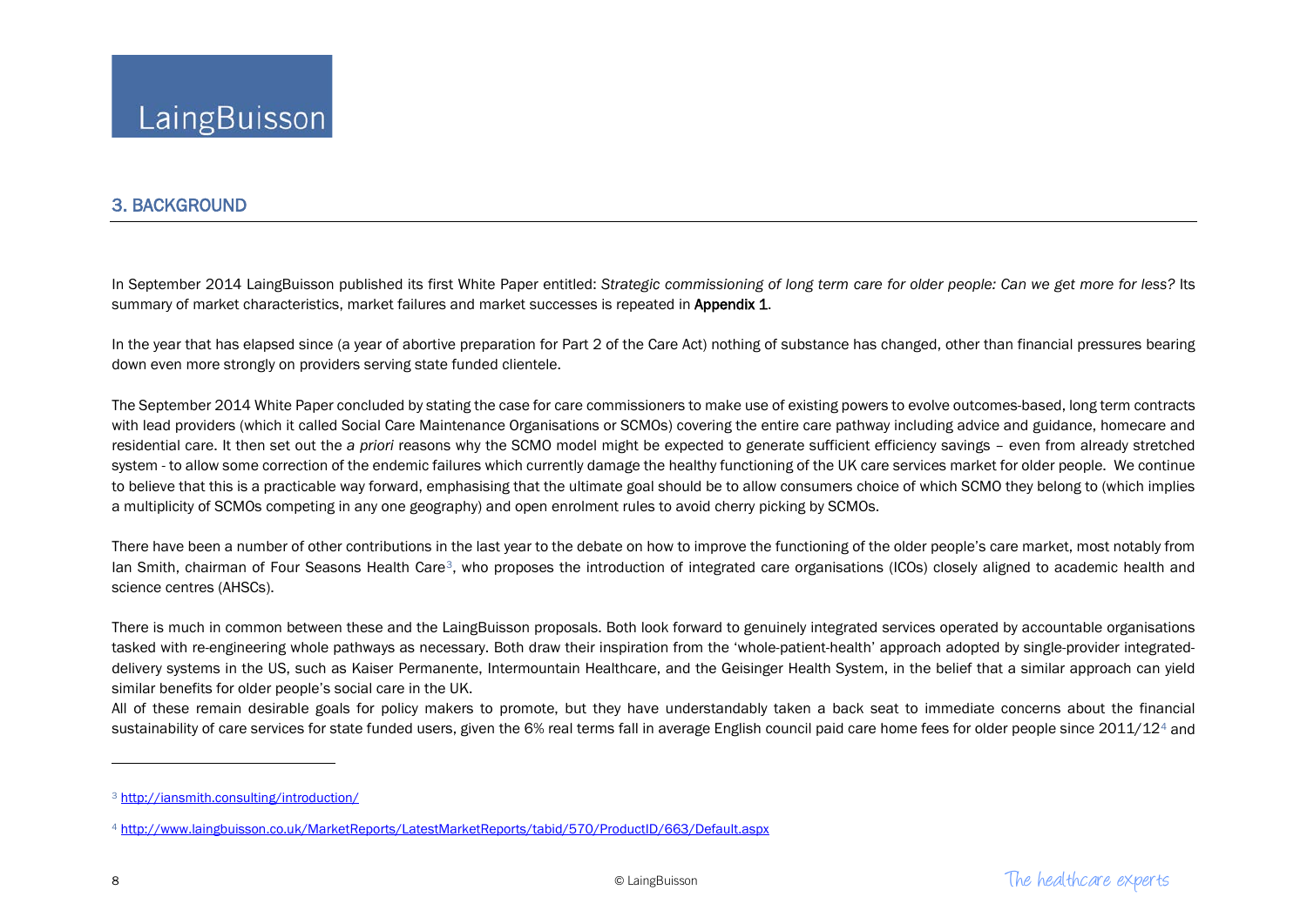

the imminent implementation of the National Living Wage (NLW) in April 2016, which LaingBuisson estimates will require a 3.5% to 4.0% increase in fees to restore care homes' profitability status quo.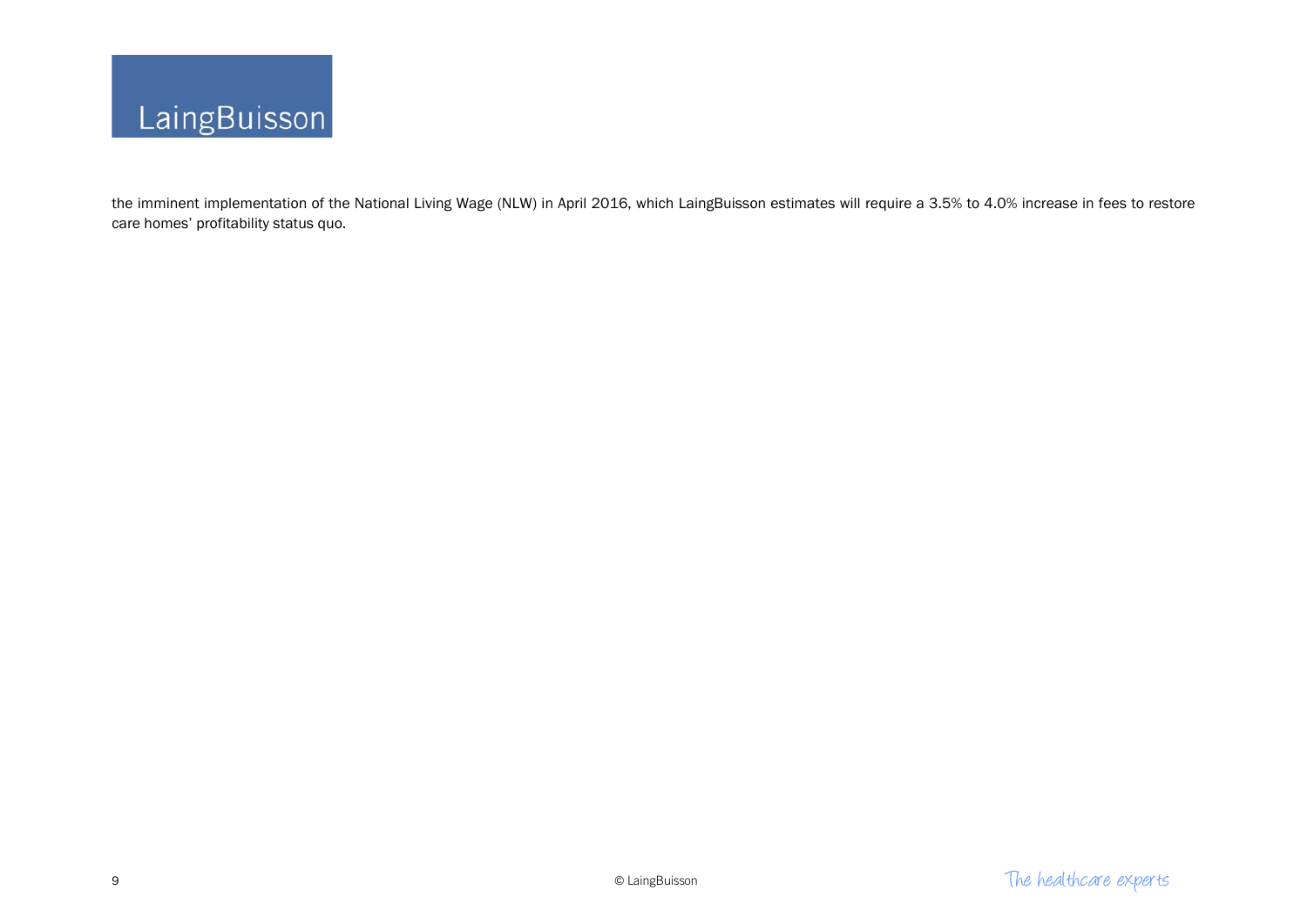# <span id="page-10-0"></span>4. PROSPECTS FOR THE CARE HOME SECTOR IN THE IMMEDIATE FUTURE

In the absence of significant additional central government funding, see below, the financial prospects for care homes serving mainly state-funded residents look bleak in the short term, and are likely to remain so until the balance of market power changes. In contrast, care homes catering mainly for self-paying resident have generally good financial prospects, supported by long term sustainable funding in the form of the usually un-mortgaged housing wealth of older people. The main focus of this White Paper is on the former, financially challenged, state-funded sector.

#### 4.1 CSR does not provide enough additional funding to resolve the care sector's financial problems

Our realistic conclusion is that the 2% Council Tax 'precept' flexibility to supplement social care funding, announced in the 2015 Comprehensive Spending Review, will *not* throw a financial lifeline to the care home sector. It may pay for initial National Living Wage cost increases, but councils will want to spend most of the additional funding on meeting demand pressures (service volumes) and downward pressure on unit prices and margins will in all probability continue, reinforcing provider disinvestment.

The likely scenario over the next five years is described in an extract from LaingBuisson's recently published *Care of Older People UK Market Report*[5](#page-10-0) reproduced in Appendix 2. Essentially, it reiterates the expectation that central government will *not* provide sufficient additional funding to avert what is now a serious and imminent risk that capacity will decline to a level at or below demand, at a variable pace, in many less affluent areas.

As and when capacity constraints begin to bite - one, two, three or perhaps more years from today, depending on local market conditions - market forces will eventually dictate a substantial price increase which government will have no realistic alternative but to accept if councils are to get access to sufficient capacity to fulfil their statutory responsibilities. Moreover, such new capacity as will be created to fulfil demand will be more expensive than such old capacity as has been lost.

In summary, if this scenario holds, the state funded care home sector will eventually (probably before the end of the decade) emerge from the bottom of its business cycle (where it is now) by dint of market forces. When recovery has taken place, the cost in public expenditure will be significant higher.

 $\overline{\phantom{a}}$ 

<sup>5</sup> Based on running expected National Living Wage pay rates through LaingBuisson's *Fair Price for Care* model.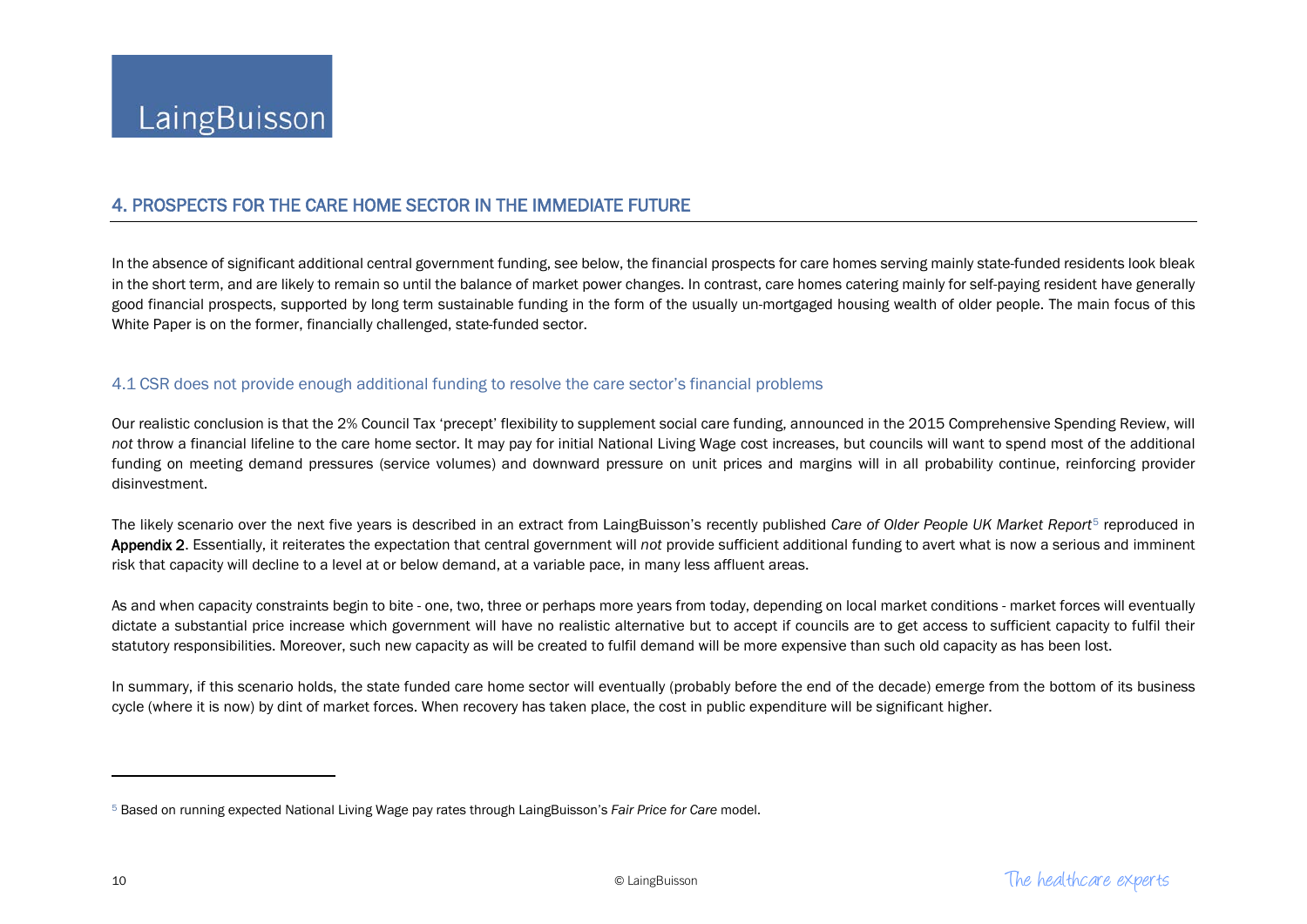### <span id="page-11-0"></span>4.2 Evidence of an imminent capacity crisis

The scenario set out in Section 4.1 is predicated on the assumption that there *is* a looming care home capacity crisis in many parts of the country, though it has to be said that this is not a universally accepted view. Many will remain sceptical about the assertion that care home demand is about to outstrip supply, in the light: of the following considerations:

- The professional consensus in favour of care in non-residential settings, which is believed to be in accordance with the preferences of older people who require care and support;
- The success of councils in containing demand for care in residential settings in recent years, as evidenced by individual council initiatives and national returns to the Health and Social Care Information Centre, which show that numbers of older people supported by English Councils, while no longer declining as rapidly as they were, have nevertheless continued to fall gradually, even in face of upward demographic pressure<sup>6</sup>;
- The observation that councils' level of commissioning of residential care is highly variable and the conclusion that if 'poorer' performing councils could emulate the success of 'better' performing councils then overall national placements of older people could be greatly reduced;
- Scepticism may be strengthened by a perception that care home interests have 'cried wolf' in the past about accelerating home closures.

The counter argument is that the profile of care home residents is now so highly dependent that it is difficult to conceive of the possibility of diverting much more demand away from care home settings, even with more vigorous implementation of preventive measures, investment in reablement or more extensive use of homecare for older people are on margin of home and residential placements. There is also a major question mark over the quality of homecare as it is currently delivered under typical local authority contracts.

While projecting demand and supply into the future remains an inexact science, the two charts presented below illustrate what LaingBuisson believes is a real and imminent danger that a care home bed crisis may be about to hit many areas of the country over the next few years.

Figure 1 shows cycles of new openings and closures over the past 25 years. Historically they have run together in tandem and broadly follow cycles of profitability with some time lag. Across the UK as a whole, openings are headed downwards at present while closures are headed upwards, with capacity reductions concentrated in areas where investment returns on care home operation are low. Across the UK as a whole, older care capacity in the independent sector fell by 1,500 places to 451,400 in the year ending September 2015, the first time a capacity reduction has been recorded in ten years.

 $\overline{\phantom{a}}$ 

<sup>6</sup> <http://www.hscic.gov.uk/catalogue/PUB18663>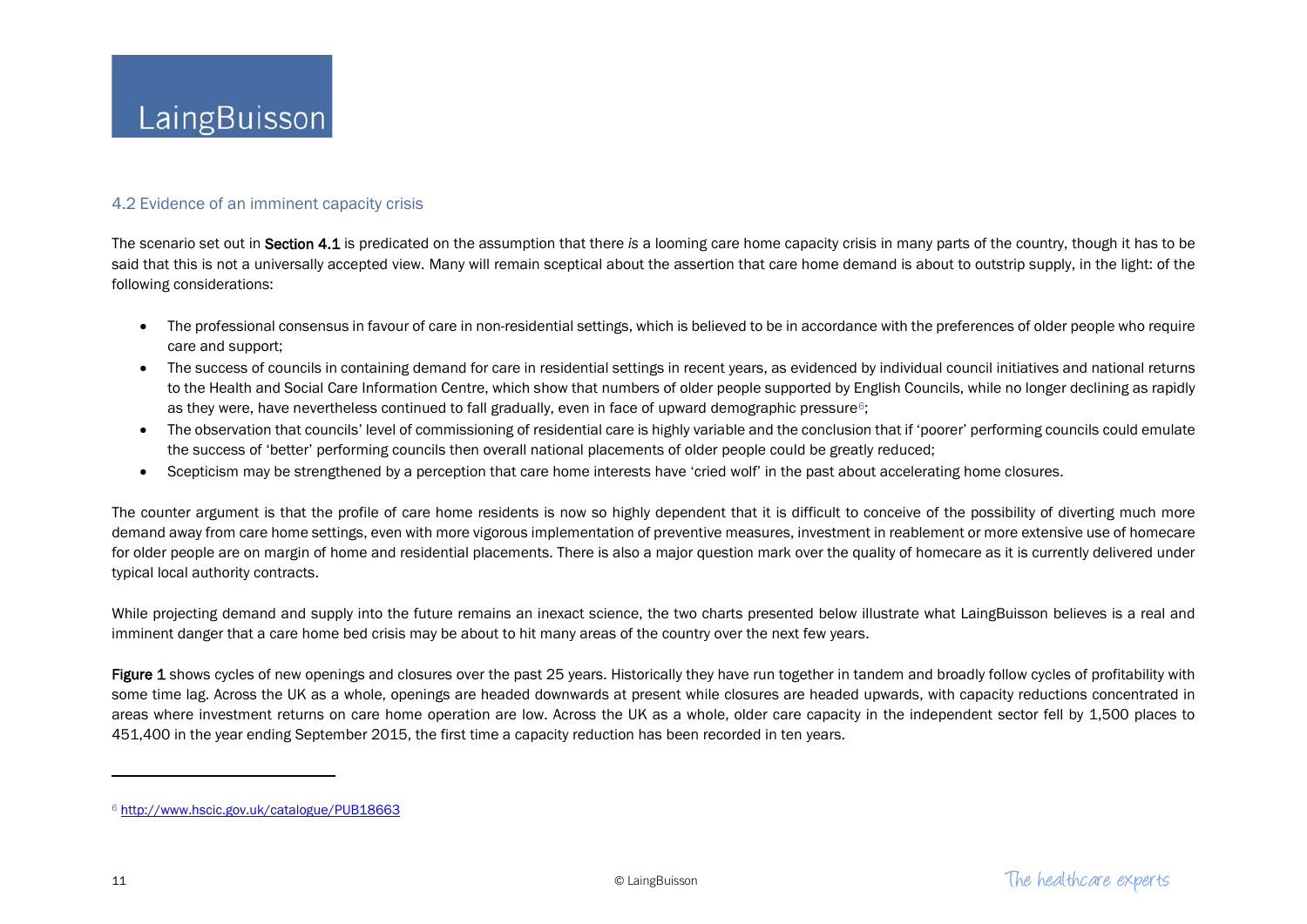

At the same time, Figure 2 shows that the UK has recently entered a period of accelerated population ageing from 2014 to 2022. Other things being equal, this means that it will be increasingly difficult for local authorities to contain demand and prevent the gap between demand and capacity from narrowing to a point where they have difficulty in finding locally available spaces.

#### Figure 1

Components of national capacity change over time, private & voluntary care homes for older and physically disabled people, UK 1991-2015

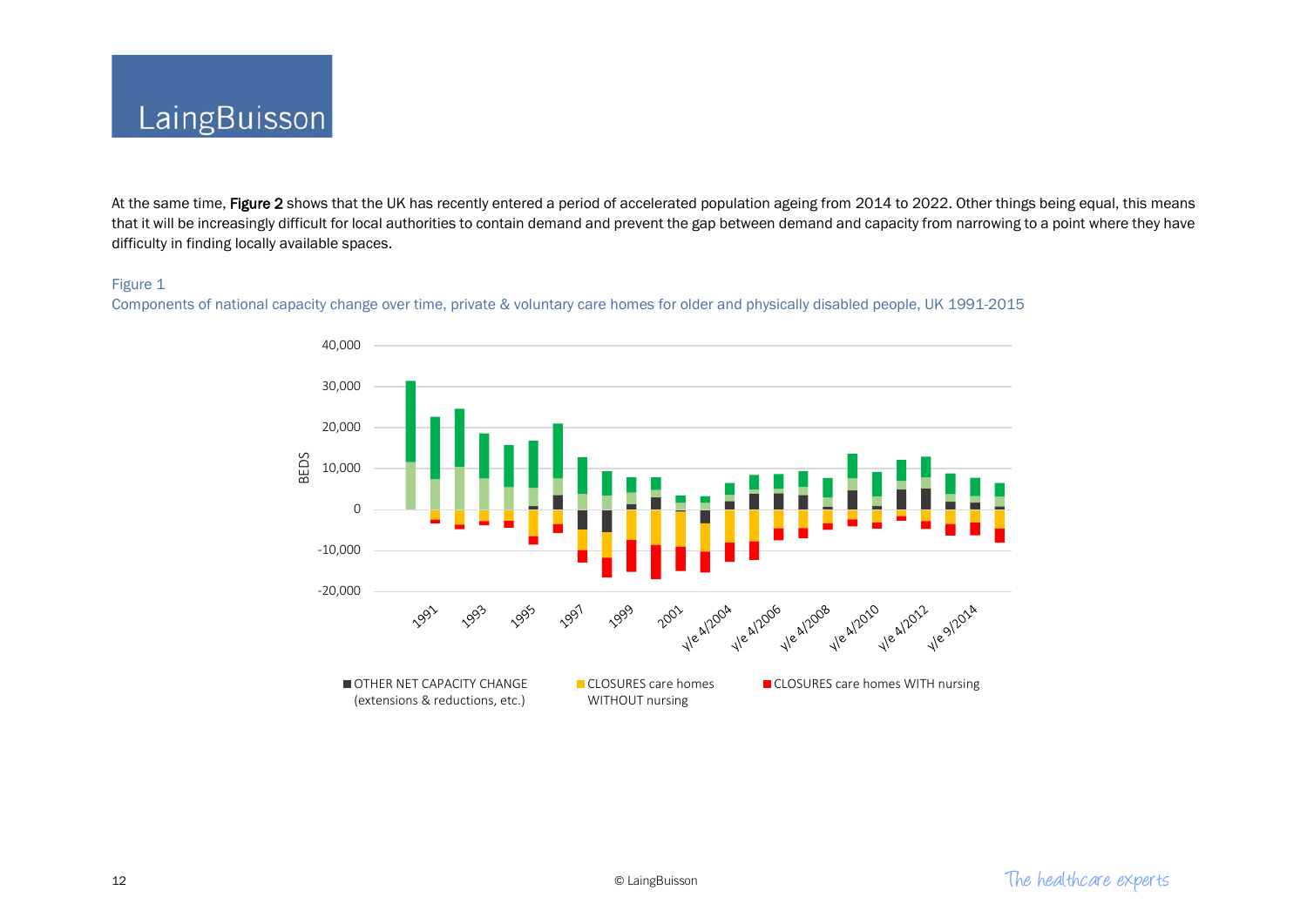

## Figure 2 Projected demographic change UK 1901 – 2081



Sources: 1901-2001, Census data; Following 2001, successive principal national projections (the latest being 2012-based) from the Office for National Statistics and (formerly) the Government Actuary's Department. % demographic change calculated by applying 2014 age specific demand to projected future populations.

### 4.3 Conclusion on the immediate prospects for the state funded care home sector

In summary, our realistic conclusion is that sufficient additional funding for state paid care home residents will *not* be forthcoming from the CSR, providers' margins will continue to be squeezed and a care home capacity crisis is likely to hit large numbers of council areas over the course of the next few years as capacity exits the market. The crisis, or series of local crises, will be resolved by dint of market forces. Rising occupancy rates will shift market power in favour of providers until central government has no other realistic option but to provide councils with the means to re-incentivise sufficient investment in care home capacity to enable councils to fulfil their statutory duties.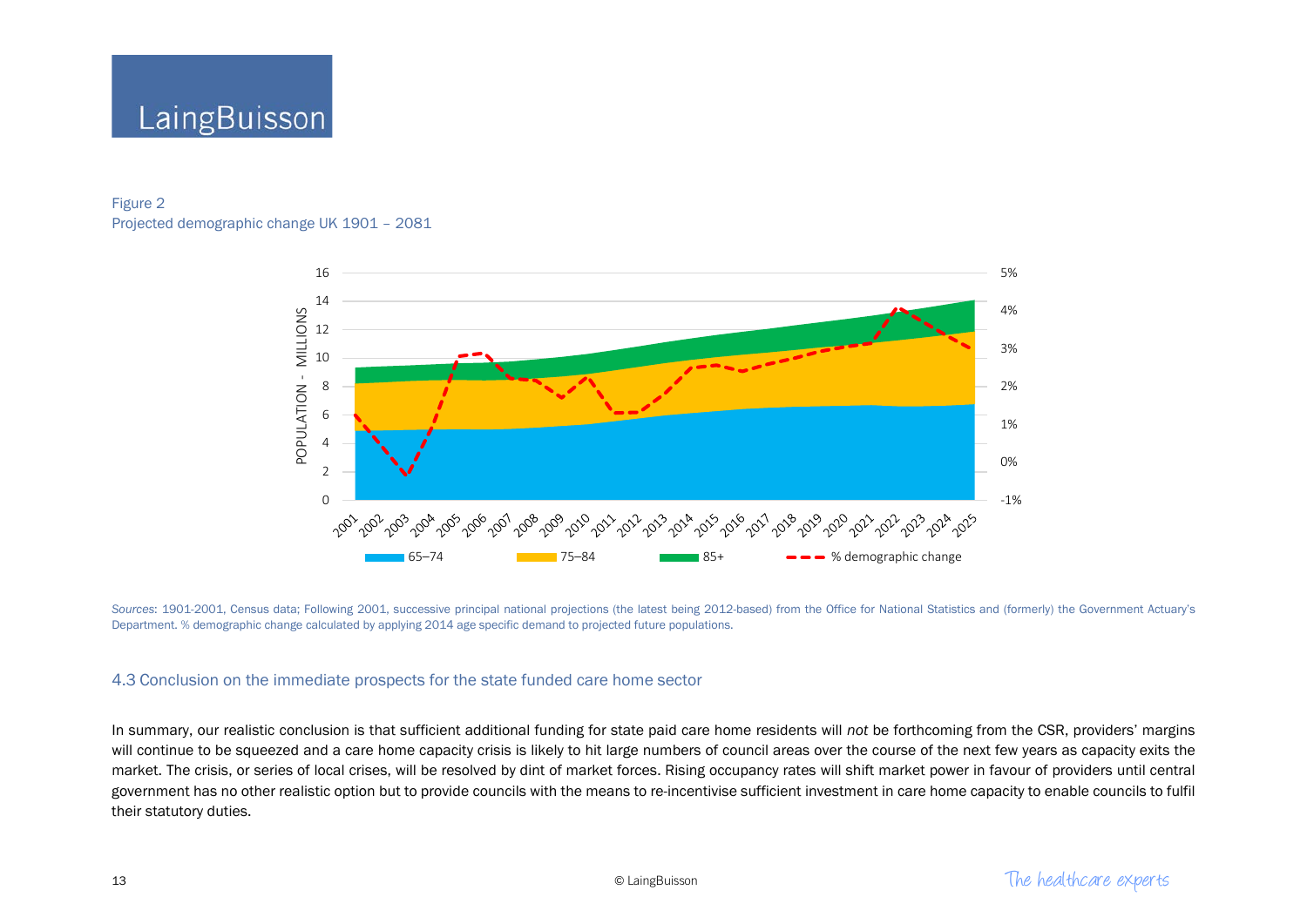<span id="page-14-1"></span><span id="page-14-0"></span>The resolution may be complete by 2020, by which time the cost to the state of paying for long term care for people without the means of their own will be substantially higher than it is today.

### 4.4 Minimising the pain and preparing for more effective market management

If the conclusion in Section 4.3 is correct (that the care home sector's equilibrium will ultimately be restored by market forces rather than pre-emptive financial support from central government) then the next few years are likely to witness a spate of financial failures and home closures<sup>[7](#page-14-0)</sup>.

In these circumstances, the question may be posed: are there any policy prescriptions which could help to minimise the disruption at the same time as creating the conditions for more effective market management than has been achieved by central and local government to date? No overall solution is offered in this White Paper but one important step is proposed, which is that the part of state funding which pays for the property cost element of care home services for individuals who are financially supported by local authorities should be transferred from the non-ring-fenced central government grant to CASSRs to the Housing Benefit budget, where it could be accessed subject to the usual means testing rules by any person placed in a care home by a CASSR.

The strong reasons for proposing the transfer of care home property cost funding from local authorities to Housing Benefit are explained below (Section 4.4.1). Before doing so, it should be pointed out that such a change would at the same time rationalise public funding of different modalities of care, since it would place care home funding on the same footing as extra care for older people and supported living for younger adults. In both these latter cases the care and support element of services is paid by local authorities and the housing or 'property' element is paid by Housing Benefit<sup>8</sup>. The change would also have the added advantage of making the funding system better aligned with the requirements of the (postponed) Dilnot care funding reforms, should they be implemented in 2020 (see Section 5).

### 4.4.1 Why transfer care home property funding to Housing Benefit? What's broken in the current system that more money wouldn't cure?

The current system of social care funding in England was set up in 1993 under the community care reforms which transferred the primary responsibility for funding adult social care services for people with insufficient means of their own from Income Support to CASSRs (Councils with Adult Social Services Responsibilities). It was

l

 $7$  In the past, home closures have been concentrated in the small home segment, but the future may see closures extended to larger scale homes as well.

<sup>&</sup>lt;sup>8</sup> The local authority cost package could also include domestic living costs such as food and utilities.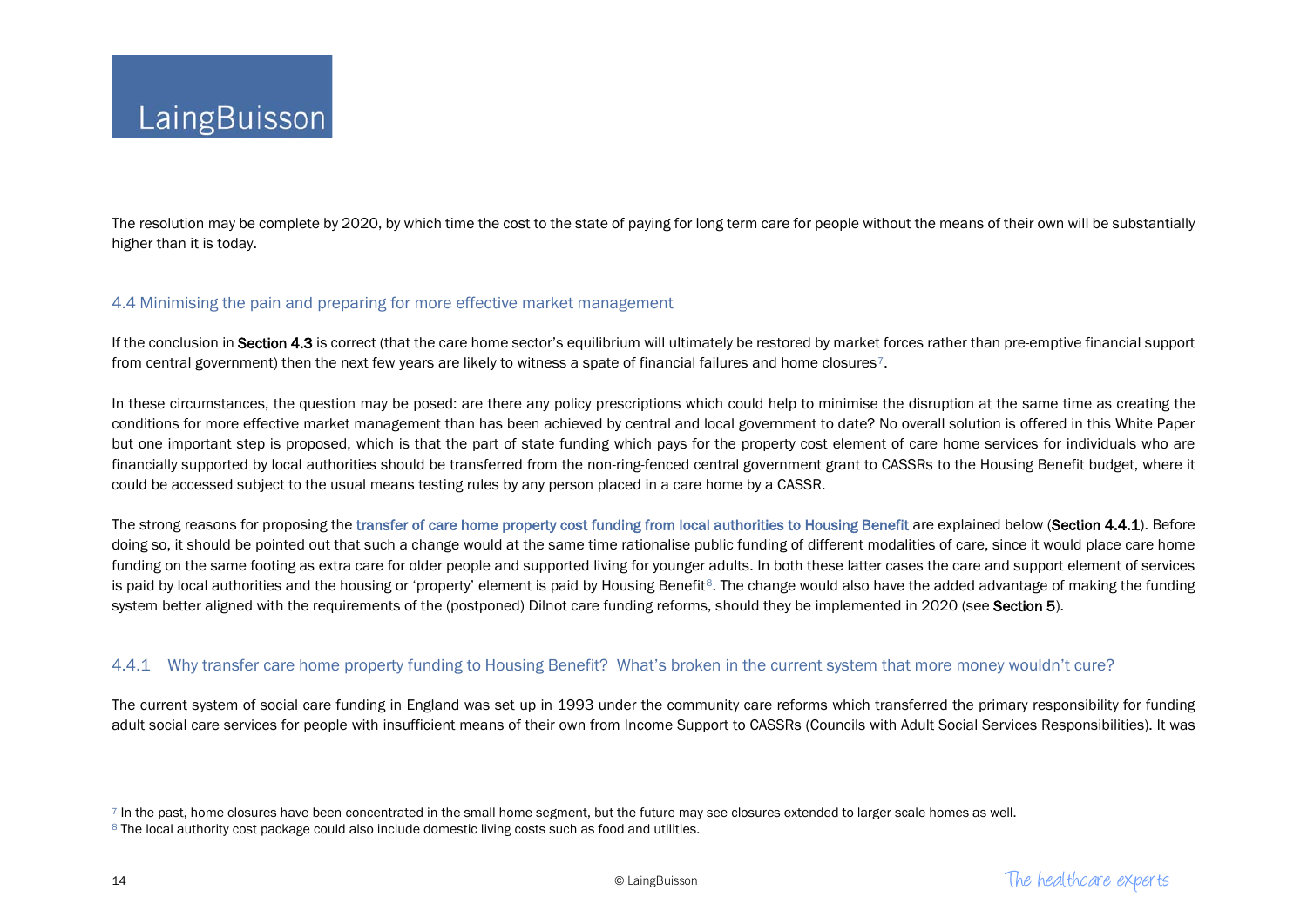<span id="page-15-0"></span>an important watershed since councils immediately introduced assessment of need, which had been completely absent from Income Support funding[9](#page-15-0). It also replaced poorly calibrated flat rate national fees for residential and nursing homecare with local fees set with the knowledge of each CASSR.

These were fundamentally important improvements and it would of course be a retrograde step to revert to social security funding if that were to entail loss of local fee flexibility and less rigorous assessment of need established since 1993.

However, despite the clear advantages of budget capped local authority funding over open-ended Income Support, the new system set up in 1993 is now failing to deliver one of its original purposes, which was to avoid the need for top-ups which were endemic (in more affluent areas) under Income Support, and to pay fees sufficient to offer a reasonable return to care home providers.

While the system may have achieved this objective at the outset, it is patently no longer the case. Over the two decades since the community care reforms a 'stand-off' has developed between central and local government in which central government argues that it has made adequate financial provision and that it is up to each council to make best use of its (adequate) resources, while councils for their part argue (probably correctly) that the funding is not adequate and therefore they cannot pay providers reasonable prices, and in turn providers cannot afford to pay carers a living wage. In effect, no part of government is taking full responsibility for good market management of the care home sector and the consequences, including instability of the care home sector, have been exacerbated by the austerity measures bearing down on council budgets since 2011/12.

It is this absence of good market management (including failure to fund social care adequately) which has allowed the care home sector to evolve into its present highly polarised state, with inadequate profits in areas highly exposed to public pay and super-profits earned by some providers in areas of high private pay. It is also the root cause of endemic cross subsidisation, with private payers now paying an average 40% plus premium over public payers for like for like accommodation, Table 2. It is worth emphasising that it was the scale of this price differential that was at the heart of concerns that implementation of Part 2 of the Care Act would destabilise the care home sector by undermining the cross subsidisation upon which it depends.

A further inherent problem with how the post-1993 funding system operates, which was not seen as important at the outset, is that it ideally requires excellent market management skills to be available in all 150 CASSRs in England. This is an unrealistic expectation, especially at a time when councils are reducing expenditure on management as well as services in response to austerity measures. This issue is now being brought to a head by Part 5 of the Care Act 2014, under which councils have a specific duty to promote 'diversity and quality in provision of services', paying particular regard (among other things) to 'ensuring the sustainability of the market'.

 $\overline{\phantom{a}}$ 

<sup>&</sup>lt;sup>9</sup> Prior to the 1993 community reforms it was estimated that up to a quarter of people accommodated in care homes with the aid of Income Support. The introduction of assessment of need led to a sustained fall in council funded placements over two decades and LaingBuisson has estimated that a quarter of a million fewer people live in care homes today than would have done if usage of care homes had continued at the same rate per unit population as under the Income Support regime.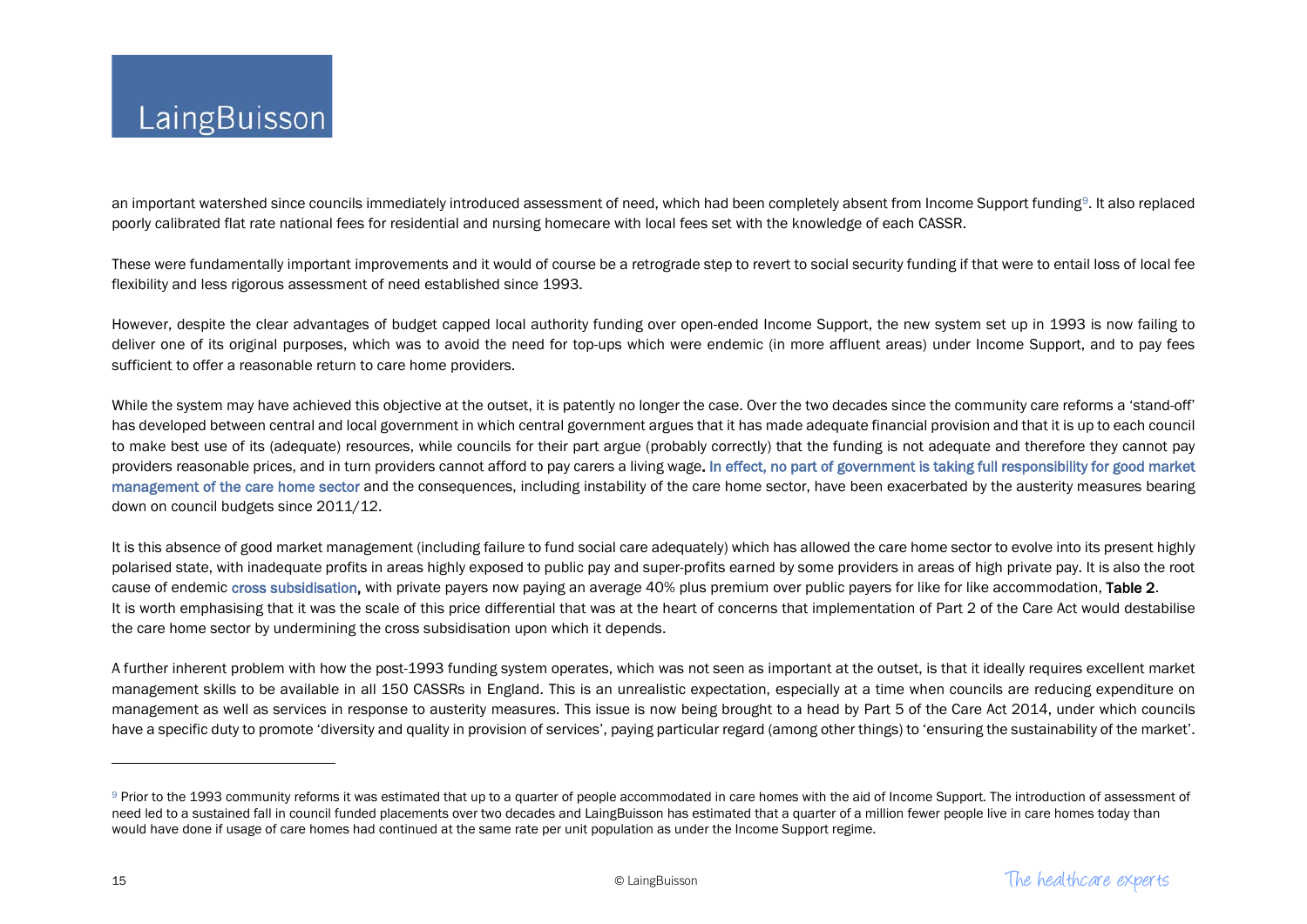<span id="page-16-0"></span>One of the major reasons why councils and providers have failed to engage effectively on market management issues in the past, and are likely to struggle in the future, is an apparent absence of understanding of the investment return requirements of care home operators. LaingBuisson has participated in several judicial reviews charged with considering the reasonableness of council fee levels, or more often the process that has been followed in setting them.

What is striking is that both sides (councils and providers) usually agree on the quantum of current operating costs (staff, utilities, consumables, etc.). Their disagreement nearly always revolves around an appropriate allowance for property costs (return on capital) and operator's profit. LaingBuisson has seen councils and their advisors adopt untenable positions, either from a lack of understanding or, possibly, disingenuously<sup>[10](#page-16-0)</sup>.

While some councils have, or could develop the expertise, it is difficult to conceive of 150 CASSRs in England each having an informed opinion on what investment returns are required to incentivise providers without offering too much. This is a function calling for the skills and focus of a national economic regulator, comparable with an OfGem or an OfWat. Several commentators in the UK care sector have in the past recommended viewing publicly funded care home property as a utility subject to transparent regulatory rules, including a target return on investment for property which reaches, but does not exceed, a defined standard.

There have been occasional examples of this approach among councils, for example in the north east of England where some authorities have linked fees to the independently assessed standard of physical environment in each home accepting council supported residents. But for the great majority of councils the return on property element is bundled up in an overall negotiation which is usually in the form of 'last year + x% uplift for inflation'.

# 4.4.2 Proposal to transfer care home property funding to Housing Benefit and create an 'OfCare' economic regulator function

In response to these inherent weaknesses in the present state funding system for social care, our proposal for central government action in this White Paper can be simply stated as follows:

- Create a national economic regulator function for the care home sector, the regulator to be charged with:
	- o setting a target rate of return for care home property used for council placements
	- o based on CQC physical environment standards, establishing a process for determining local capital cost benchmarks per room, taking into account local land prices (and local construction / maintenance costs if necessary)

l

<sup>&</sup>lt;sup>10</sup> For example, LaingBuisson has heard an argument, supported by a major accountancy firm, that a 6% whole business return on capital benchmark is adequate to cover both property investment and operator's profit. This particular position we would classify as disingenuous.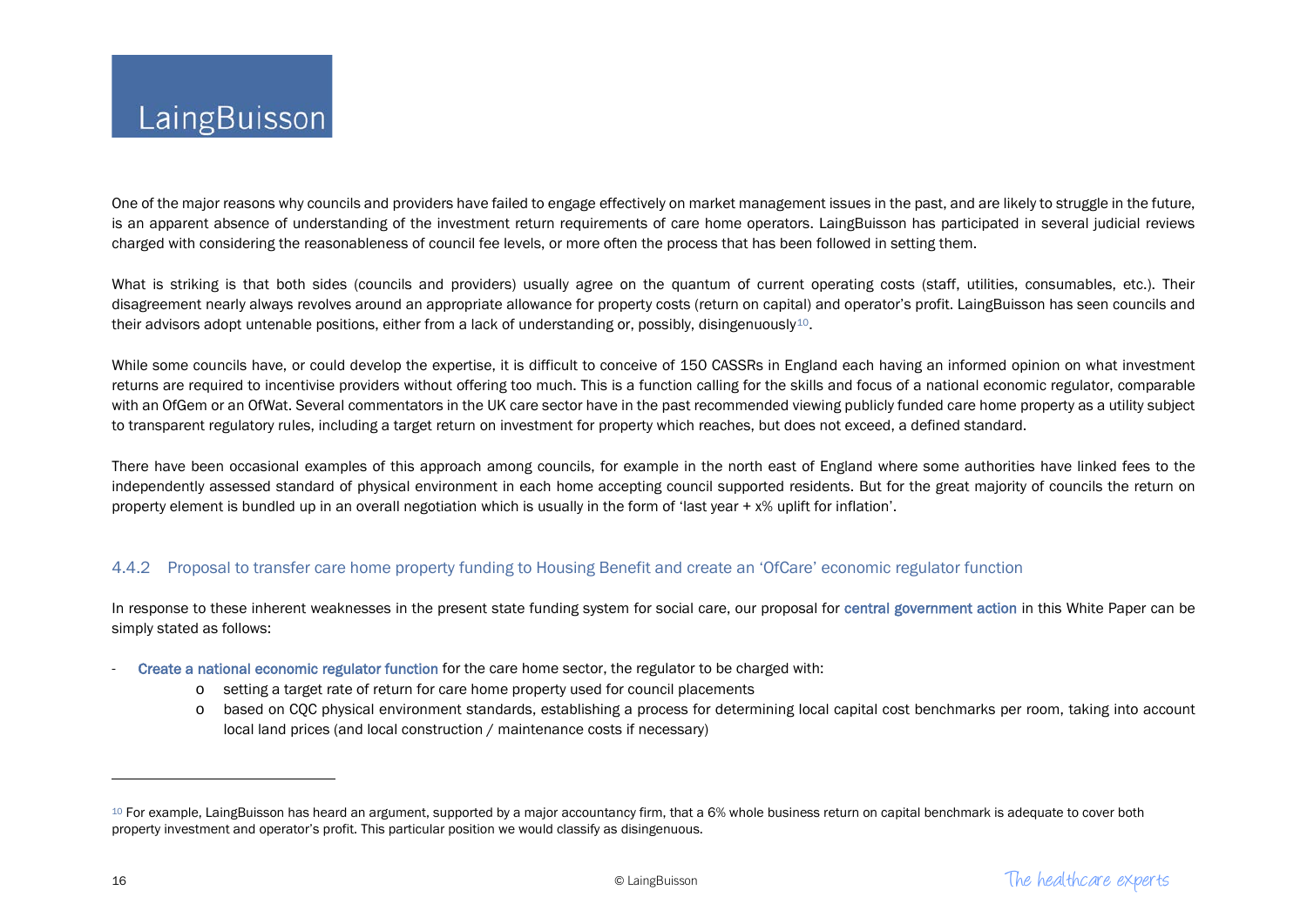CQC would be the obvious candidate for this extended economic regulation function since (a) it is already responsible for light touch financial regulation of larger providers and (b) CQC physical environment standards (such as minimum room size) are key determinants of benchmark capital costs per room.

- Transfer responsibility and funding for paying care home property costs from CASSRs to Housing Benefit. The effect of this would be to rationalise funding for all care modalities, placing care homes on the same basis as extra care for older people and supported living for younger adults with learning disabilities and other needs;
- Set up a process for classifying each care home with a council contract with an appropriate physical environment grade, linked to a complementary set of locally based care home Housing Benefit bands.

The benefits of these limited reforms would include:

- Facilitation of a more rational approach to council fee setting, allowing CASSRs to focus negotiations with local care providers on the current cost elements of the care home operation which they understand better and which are easier to quantify and cost (staffing, consumables, etc.);
- Better alignment with Part 2 of the Care Act and avoidance of the sort of inequitable outcome illustrated in Table 2 below, where care home residents in nonaffluent areas would have benefited far less from the (now postponed) Care Cap than care home residents in affluent areas;
- Offering investors greater certainty over the reimbursement of their property costs, which may in turn act to reduce the target rate of return;
- Rationalisation of councils' funding streams for different modalities of care, putting care homes, extra care and supported living on a similar basis and elimination of perverse incentives to 'game' funding streams.

If this set of proposals were viewed as having merit, the next step would look at practical details and costs. It is very possible that they could prove cost neutral in terms of overall public spending.

## 4.4.3 Transparent information to facilitate effective market signalling

Poor information flows make investment decisions more difficult and risky. Councils have in the past sought to aid providers by publishing market position statements indicating what councils' needs are. It is understood, however, that most market position statements have now been removed from councils' web sites because they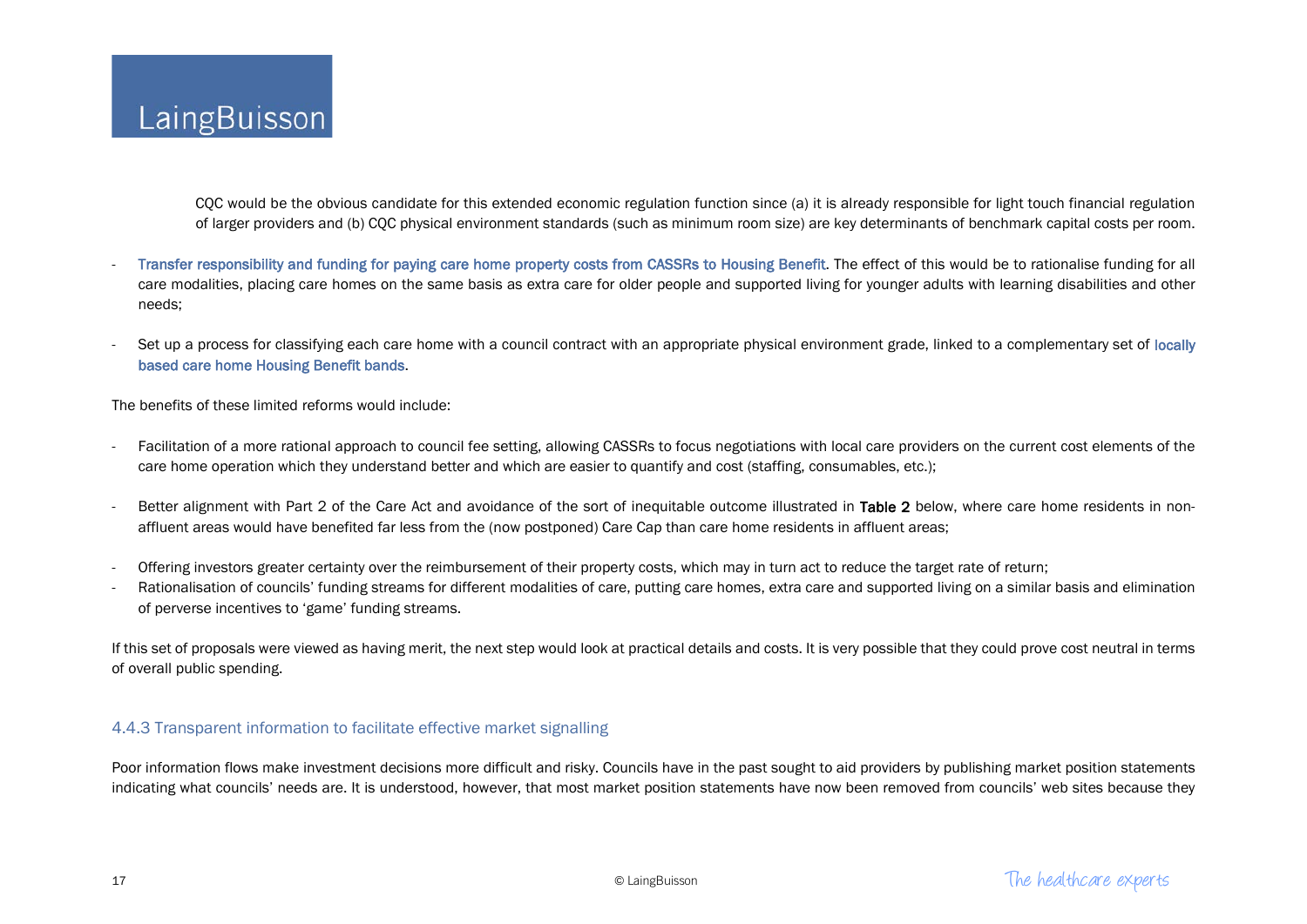

are not Care Act compliant. They will re-appear in due course, but a deficit is likely to remain in the information required by investors to inform decisions on the development of new services and modification of existing ones.

To assist councils and providers in predicting the outcome of quite complex market dynamics, LaingBuisson in association with Strategy Dynamics Ltd has developed a dynamic market model, called Care*Sustain* which takes into account all quantifiable local variables in order to project the interplay between care home capacity and demand, interactively with users who may change parameters to test the impact (see **Box 1**).

#### Box 1. Care*Sustain*

Care*Sustain* has been developed by LaingBuisson and Strategy Dynamics Ltd, based on ground-breaking work undertaken on behalf of the County Council Network of the Local Government Association during 2014 and 2015 to analyse the potential impact of implementation of Part 2 of the Care Act (now postponed) on the stability of county care markets.

Care*Sustain* is designed to build on transparent sharing of public and non-confidential private data to improve the efficient functioning of markets to the benefit of all stakeholders. The user is able interactively to modify policy and other parameters and the Care*Sustain* model projects closures and openings based on the shared data and rules which realistically reflect real-world business and investment decisions.

These rules recognise, for example, that while decisions on opening new homes or closing existing ones are based in both cases on expected future profitability, the 'decision triggering' levels of profitability will be very different for each.

Investors may require a prospective return on capital of around 12% per annum to persuade them to develop a new home. On the other hand, it is rational for existing homes which not performing well to continue in business literally until cash runs out, at a return on capital close to zero.

Another feature built into the model is based on the concept of 'distressed costs', which recognises that an operator with a home in financial difficulties may reduce costs below a long term sustainable level, for example by ceasing expenditure on repairs and maintenance, before considering closure.

One of the aims of Care*Sustain* is to ensure that appropriate signals are sent to all stakeholders in order that rational decisions can be taken and normal market time lags minimised.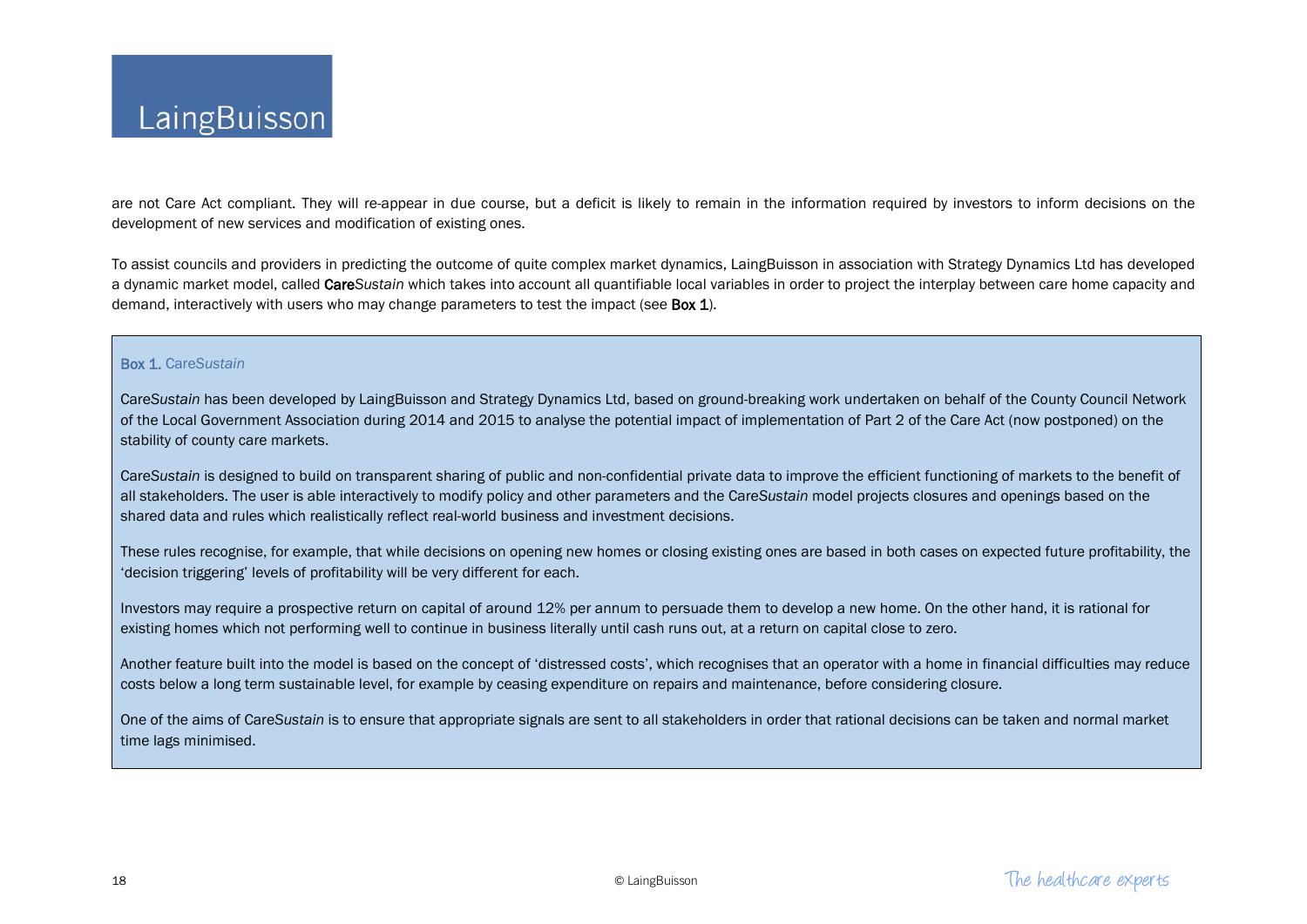# <span id="page-19-0"></span>5. HOW DO THE DILNOT REFORMS NEED TO BE MODIFIED IF THEY ARE TO BE IMPLEMENTED IN 2020?

The last section's conclusion on how the current care home funding crisis will be resolved has an important bearing on the prospects for successful implementation of the Dilnot funding reforms, if that remains the government's intention in 2020.

## 5.1 Why was Part 2 of the Care Act postponed?

By mid-2015 there was a growing realisation that the Dilnot reforms incorporated in Part 2 of the Care Act carried with them a high risk of destabilising the care home sector, particularly in less affluent areas of England. Research carried out by LaingBuisson on behalf of 12 counties within the County Councils Network of the Local Government Association, identified the principal factor as the very high level of cross-subsidisation which has become endemic in the care home sector $11$ , which can in turn be traced back to an inadequate level of public funding:

The cross subsidisation issue was (and is) so important because most care homes which cater for both privately and publicly funded residents depend on the cross subsidy to generate what they view as reasonable margins; and the reason why implementation of Part 2 of the Care Act raised such fears is that it threatened to undermine the cross subsidies from private payers without replacing the loss with additional money from public payers. The specific threats:

- Payor shift; and
- Market equalisation

are described in Box 2.

 $\overline{a}$ 

<sup>&</sup>lt;sup>11</sup> Historically, cross subsidisation from private to public payers has long been a feature of the economics of independent sector care homes, ever since the emergence of income support funding for people entering care homes during the 1980s. Prior to that, public and private payers had been very largely separated, with private care homes catering for private payers and publicly paid residents being accommodated in local authority in-house homes, not-for profit homes funded by local authorities and NHS geriatric wards. The income support boom in the 1980s led to the establishment of a large independent sector with mixed funding and frequently different prices for publicly and privately funded residents. This continued following the transfer of public funding responsibility from income support to local authorities under the community car reforms of 1993. Price differentials (cross subsidisation) were reinforced by a period of sub-inflation council fee uplifts around the turn of the century and have now been further reinforced by the second period of sub-inflation council fee uplifts which started in 2011/12,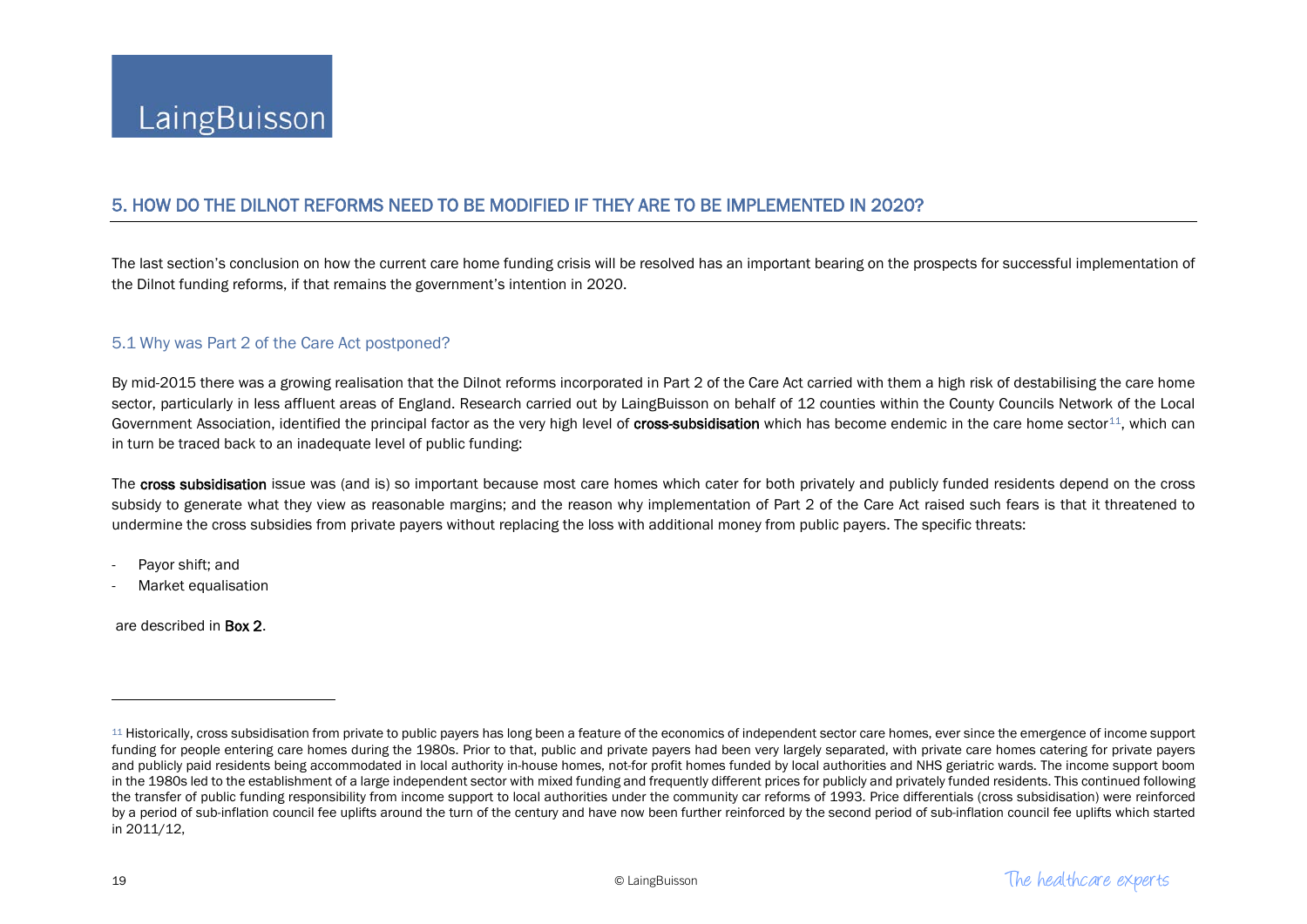<span id="page-20-0"></span>While the existence of cross subsidisation is well known, there has not until recently been any published research which has quantified typical differentials between privately paid and council paid fees. The work carried out by LaingBuisson for the 12 counties for the first time provided hard data. The details are described in the report<sup>12</sup>, and the summary results are presented in Table 1.

#### Table 1

Evidence of cross-subsidisation from private payers to council funded care home residents in homes owned by a sample of care home groups operating in 12 English counties in 2015

|                          | Analysis of fee variances in 'unique room sets'                                                       |                          |                               |                        |
|--------------------------|-------------------------------------------------------------------------------------------------------|--------------------------|-------------------------------|------------------------|
|                          | (i.e. groups of rooms of similar or identical specification, where it was possible to compare private |                          |                               |                        |
|                          | and council paid fee rates on a like-for-like basis)                                                  |                          |                               |                        |
|                          | <b>Number of Unique</b>                                                                               | <b>Number of private</b> | Weighted average ratio        | Percentage of cases in |
|                          | <b>Room Sets</b>                                                                                      | payers in unique room    | of private to council         | which privately paid   |
|                          |                                                                                                       | sets                     | paid <sup>1</sup> fees within | fees were higher than  |
|                          |                                                                                                       |                          | unique room sets              | council paid fees for  |
|                          |                                                                                                       |                          |                               | like-for-like services |
| Nursing homes            | 147                                                                                                   | 776                      | 1.41                          | 94.6%                  |
| <b>Residential homes</b> | 304                                                                                                   | 2.663                    | 1.46                          | 96.7                   |
| All homes in sample      | 451                                                                                                   | 3.439                    | 1.43                          | 96.0%                  |

Source: LaingBuisson analysis of comprehensive fee schedules by funding source and room type provided by a sample of major care home groups in a survey commissioned by a consortium of 12 counties within the County Council Network of the Local Government Association

<sup>1</sup> Council paid means 'pure' council paid, with no third party top-up

 $\overline{\phantom{a}}$ 

<sup>12</sup> [County Care Markets: Care Market Sustainability & the Care Act.](https://www.laingbuisson.co.uk/MarketReports/LatestMarketReports/tabid/570/ProductID/661/Default.aspx)<https://www.laingbuisson.co.uk/MarketReports/LatestMarketReports.aspx>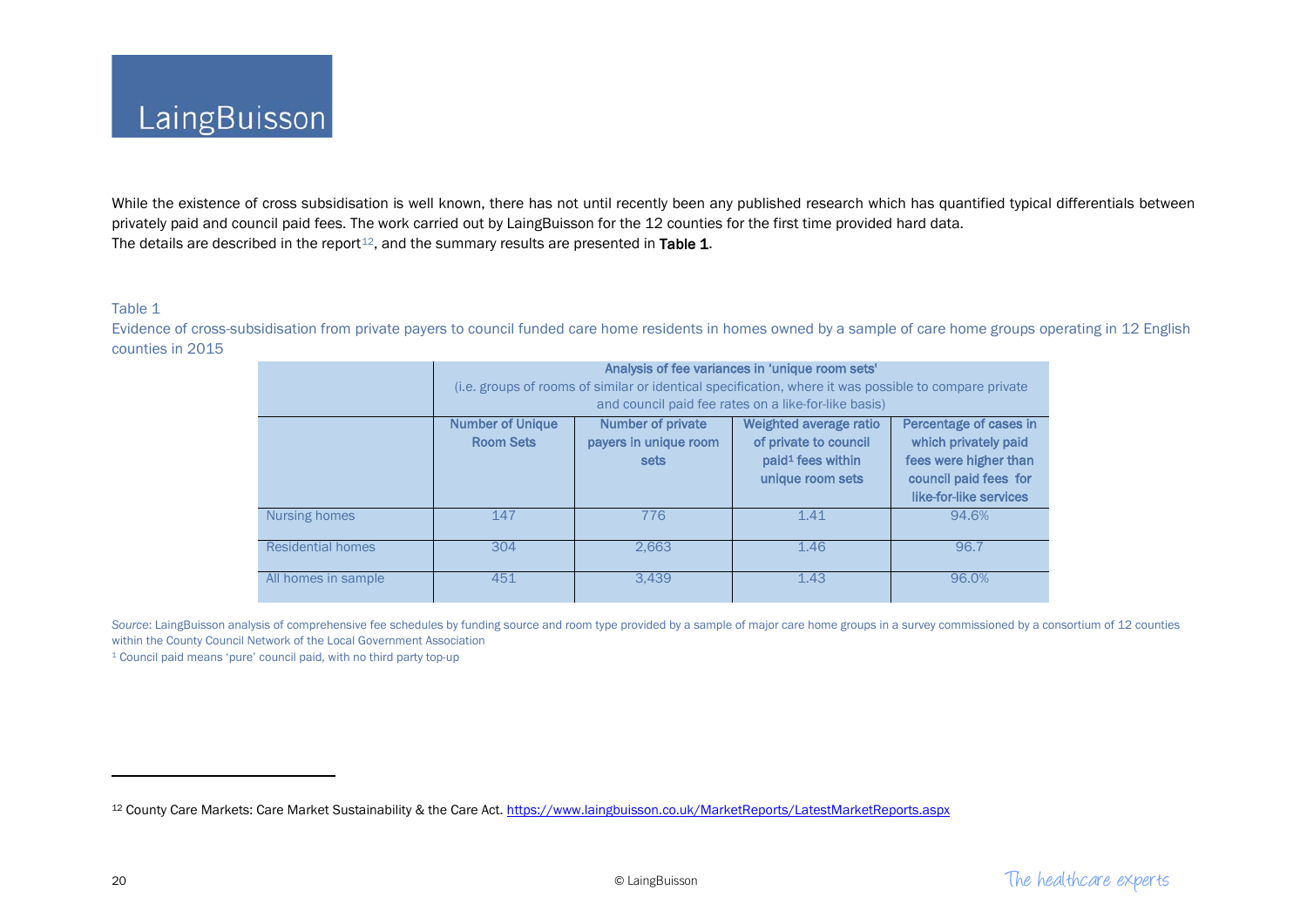#### Box 2. How the Dilnot funding reforms could have destabilised the care home sector

The funding reforms in Part 2 of the Care Act posed two specific dangers to the care home sector. Each of them threatened reductions in care home profit margins at a time when many providers' margins were already under severe pressure: The two threats were:

- 'Payor shift'; and
- 'Market equalisation'

Payor shift is the term used to describe the transfer of a cohort of care home residents with modest assets out of private pay and into the ambit local authority support (at typically inadequate fee levels – unless topped up) as a result of proposed extension of the upper asset limit for local authority support to £118,000. Its impact would have been greatest in less affluent areas where prices of residential property (the main source of individual wealth) are clustered round the proposed £118,000. LaingBuisson research found that a third or more of privately paying care home residents in the least affluent areas of England would have become eligible for public support at a stroke. With private fees typically over 40% higher than local authority fees for like-for-like services, payor shift would have had a severe adverse impact on the margins of care homes (most of them) which cater for a mix of publicly and privately paid residents. In contrast, payor shift would have had little effect on care homes in affluent areas where few property owners have assets of less than £118,000.

Market equalisation is the term used to describe a process in which the like-for-like cross subsidy from private to public pay (now over 40% on average) is substantially reduced. If the proposed 'care cap' had been introduced, many privately paying residents who registered for the cap would have realised for the first time that the 'usual costs' that councils were willing to pay fell far short of private pay fees set by care homes. The new price transparency, it was feared, would lead private payers and their families and advocates to seek a reduction in privately paid fees at least some way towards the local authority's 'usual costs', with an adverse impact on care home margins.

Section 18(3) of the Care Act was even more worrying to care home operators. This is the section of the Care Act which gives local authorities a duty to assist everyone to meet their care needs, including private payers as well as people who qualify for council financial support. If councils were to interpret this as a duty to 'arrange care' for anyone that asked (i.e. arrange contracts on their behalf with care homes), this would have opened to door to a massive expansion of the group of residents currently referred to as 'full cost payers', whose means are too great to qualify for mandatory financial support from councils, but whom councils have *voluntarily* agreed to assist in arranging care, with full recovery of costs. There may be around 10,000 of these full cost payers currently resident in care homes who have the means to pay private fees but who are paying at council rates and are indistinguishable from other council paid residents from the care home perspective. A major increase in their numbers would have had a substantial adverse effect on care home margins. The government did recognise the risk and planned not to implement Section 18(3) in 2016, before the issue was rendered academic by the decision to postpone implementation of the entire Dilnot package. Market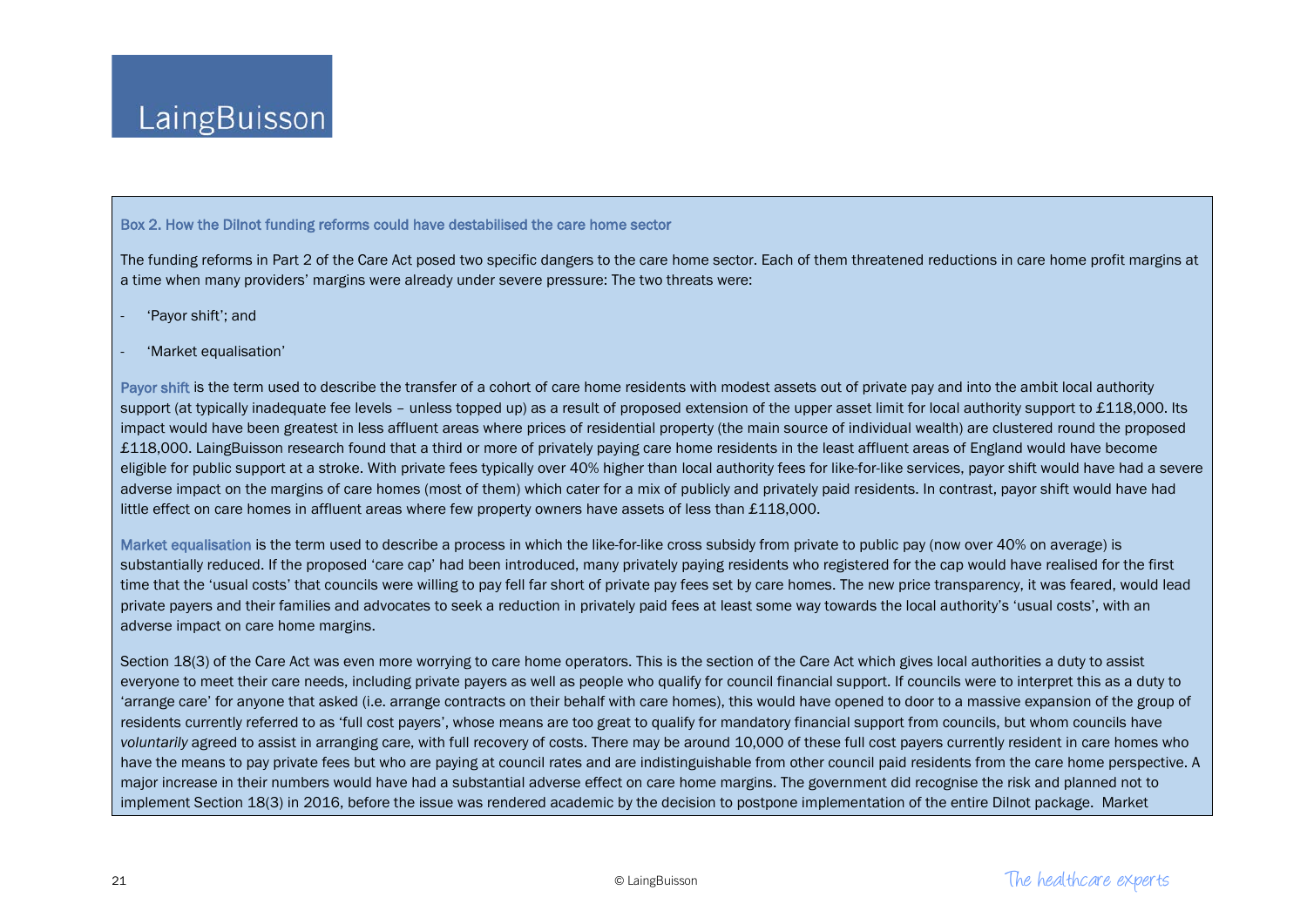equalisation, in the form of private fees falling to public levels, would have affected the profit margins of care homes in all areas of the country, affluent and nonaffluent, depending to the gap between public and private fees.

The market equalisation scenario would have posed a dilemma for government policy. It is hard to argue against price transparency, which is desirable in all markets, and there are many cases in which transparency would have had a salutary effect in reducing private fees in those cases where care homes have set them at 'superprofit' level, relying on the information asymmetry between care home operator and individual privately paying resident. But, because of the scale of the private to public cross subsidy that has become endemic in the care home sector, 'desirable' transparency would have had the undesirable consequence of destabilising the market. The only other answer is for market equalisation to operate in the reverse direction, with public fees rising some way towards private fees. But this is equally problematic because local authorities will argue that they cannot afford to pay more without additional government funding. This was at the heart of local government lobbying for postponement of Care Act.

Amid strong concerns about market destabilisation, the final straw that seems to have led the government to postpone implementation was the unexpected announcement of the National Living Wage (NLW) in the 2015 summer budget. Using LaingBuisson's 'Fair Price for Care' model, it is possible to calculate that the rise from £7.20 per hour (NMW) to £7.50 (over-25 NLW rate) in April 2016 will require an average 4% increase in fees in order to maintain operating profit margins as they were, and conversely no fee increase means a similar percentage point decline in operators' EBITDAR on average.

Presumably the view taken by the government was that it would be too risky to expose the care sector to the shock of both NLW and Dilnot implementation simultaneously at a same time of continuing public sector austerity. It may be significant that the Care Act Phase 2 postponement announcement came within days of the NLW announcement.

Although the research summarised in Table 1 was restricted to the twelve counties, there is no reason to believe that these counties are unrepresentative, and confidence in the results is boosted by the fact that they are based on a *full* fee schedule by room type, home, funding source and resident type from each of the participating care home groups with operations in the 12 counties.

The headline result was that in 96% of cases (unique room sets) where like for like comparisons were possible, private payers paid a 'premium' compared with council funded residents without top-ups, and the average 'premium' or 'cross subsidy' was 43%. Some price differential is to be expected, as in any other sector of the economy where large purchasers seek and gain discounts. But it is the very high level of the 'premium' or 'cross subsidy' that renders the UK care home sector vulnerable to any attempt to bear down on private fees without addressing public fees at the same time, as explained in **Box 2.**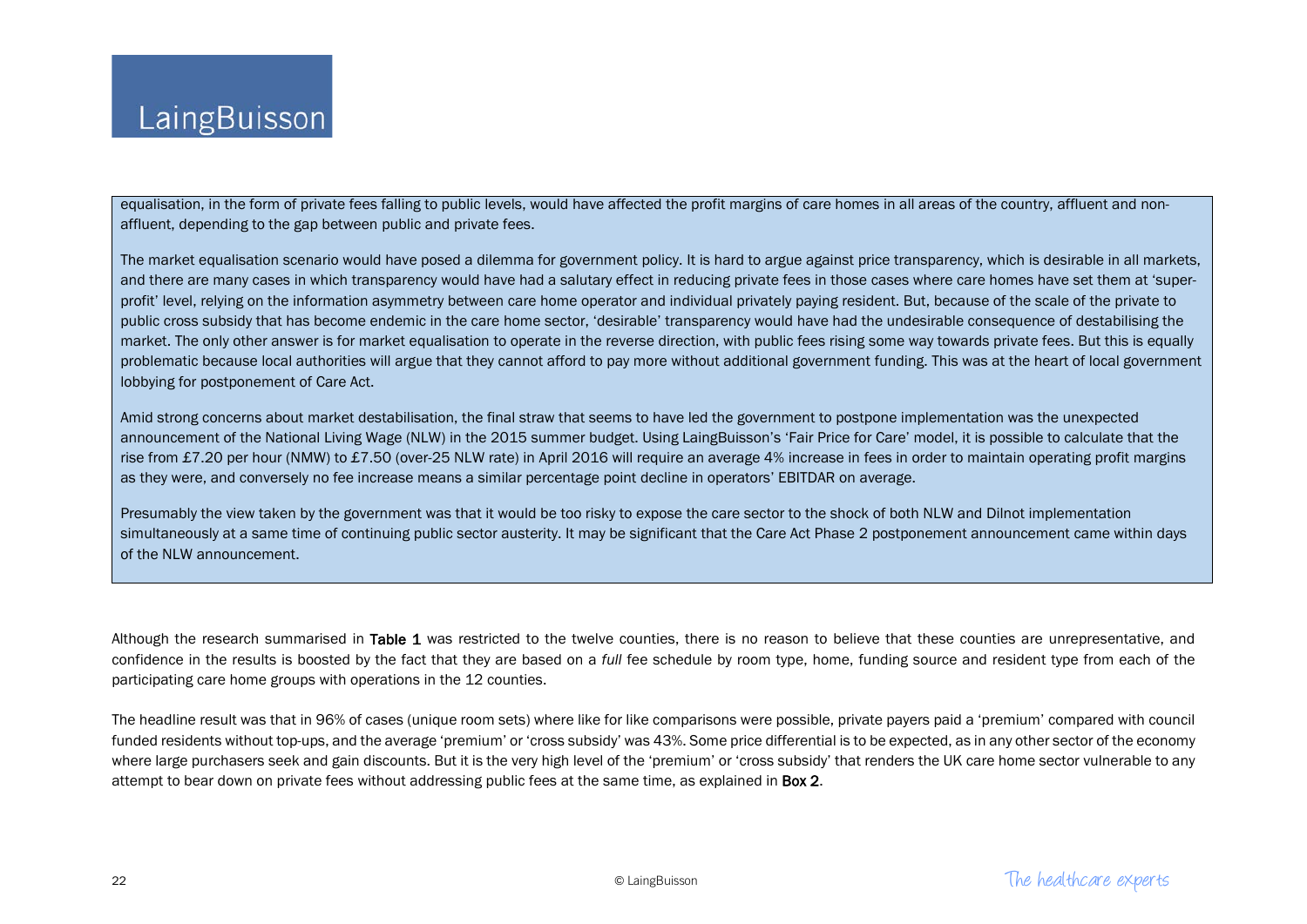#### 5.2 What changes are needed if and when Part 2 of the Care Act is implemented in 2020?

It follows from the commentary in the last section (Section 3.2) that the dangerously high level of cross subsidisation in the care home sector needs to be greatly reduced (through an injection of new money) before it would be safe to introduce the Dilnot funding reforms, with the attendant (desirable) move towards price transparency and downward pressure on private fees.

While this looks unlikely from the perspective of 2015, given the government's strong focus is on eliminating the public spending deficit, our conclusion from Section 2.2, above, is that by 2020 central government may well have been forced by a series of local care home bed capacity crises to make inject new money to enable councils to fulfil their statutory duties. If so, then the principal practical barrier to implementing Part 2 of the Care Act would have been removed.

There remains, however, one important feature of the Dilnot package, as worked up in detail by the Department of Health in the abortive run up to April 2016, which merits serious reconsideration. This is the early decision to have a single, fixed national rate of £230 per week for 'daily living costs', which is the element of care home fees which was *not* to be counted towards the care cap.

One of the principal findings of the research conducted by LaingBuisson on behalf of the 12 CCN counties was that a consequence of a fixed national rate for 'daily living costs' is wide geographical variation in older people's chances of benefiting from the care cap, from over 10% in some areas to vanishingly small in others. The reason is that the amount of money credited to each private payer's care cap account, according to the original plan, would have been the difference between the council's 'usual costs' (the gross weekly fees that a council usually pays for a person with similar needs) and the 'daily living costs'. If 'usual costs' are low, as they are in non-affluent areas, then the sums credited towards the care cap are low, and the length of time taken to reach the care cap could be six years or more, with very few care home residents remaining alive by the time £72,000 had been reached.

In contrast, in an affluent area where councils' 'usual costs' are high, the cap might be reached in three years and over 10% of residents may remain alive to benefit. The differences are illustrated in Table 2, taking actual examples but without revealing the identity of the counties.

This is a glaring inequity that can hardly be ignored, once recognised. A partial solution would be to set 'daily living costs' locally, just as housing benefit rates are set locally to recognise local differences in market rents. If locally set 'daily living costs' were to take property costs into account, then much (though not all) of the inequality in Table 2 would be eliminated. A fuller solution is suggested in the proposal set out in Section 4.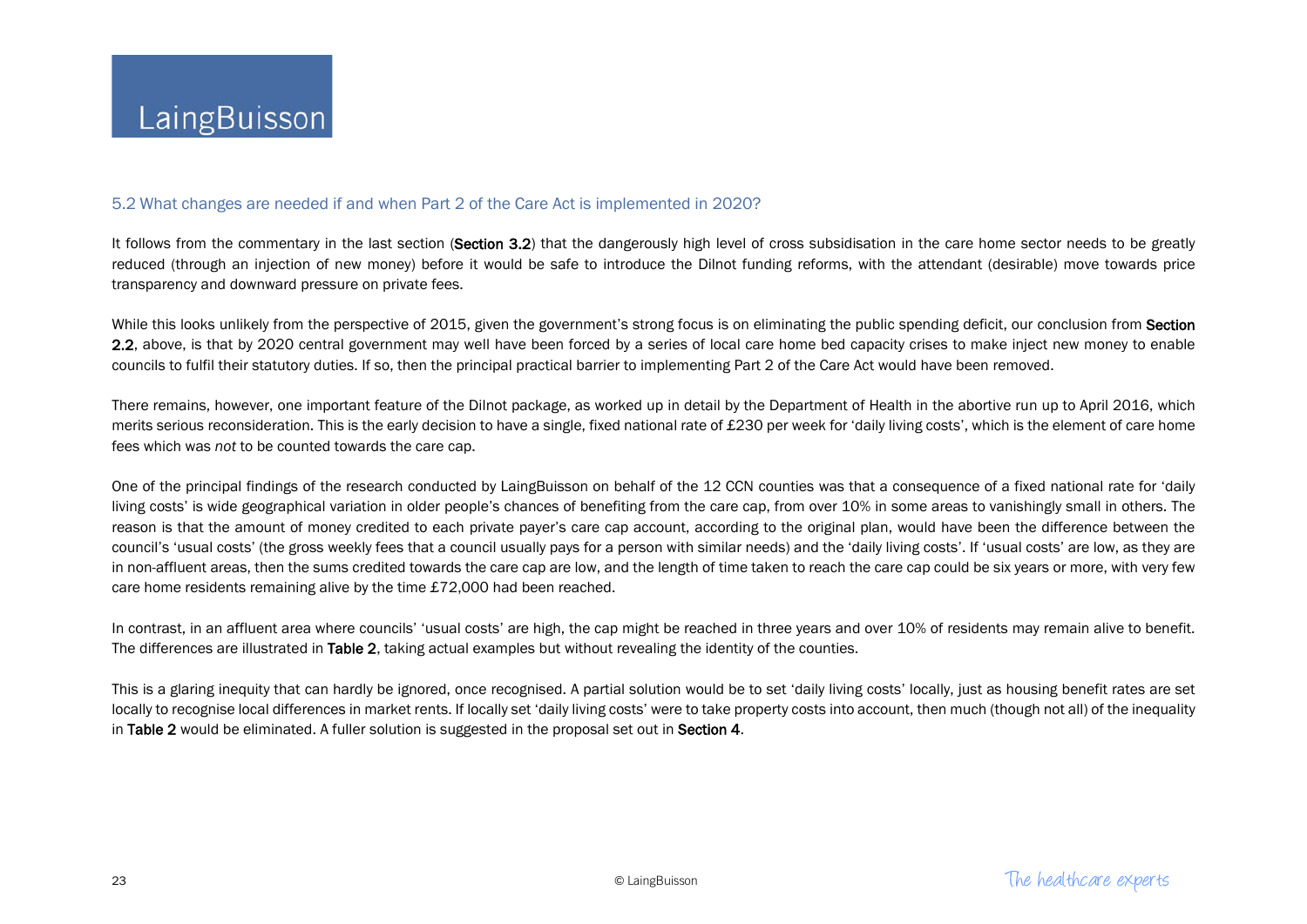

## Table 2

Individuals' prospects of benefiting from the Care Cap: an affluent county and a non-affluent county

|                                                                     | <b>Non-Affluent County</b> | <b>Affluent County</b> |
|---------------------------------------------------------------------|----------------------------|------------------------|
|                                                                     | £ per week                 | £ per week             |
| <b>Council's 'Usual Costs'</b>                                      | £421                       | £624                   |
| <b>Deduct national 'Daily Living Costs)</b>                         | (E230)                     | (E230)                 |
| Amount counting towards the 'Care Cap'                              | £191                       | £394                   |
| <b>Years to reach Care Cap</b>                                      | 6.7                        | 3.4                    |
| Proportion remaining alive long enough to benefit from the Care Cap | $1\%$                      | 10%                    |
| Average private fee                                                 | £603                       | £867                   |
| Amount spent in private fees before reaching the Care Cap           | £227,000                   | £158,000               |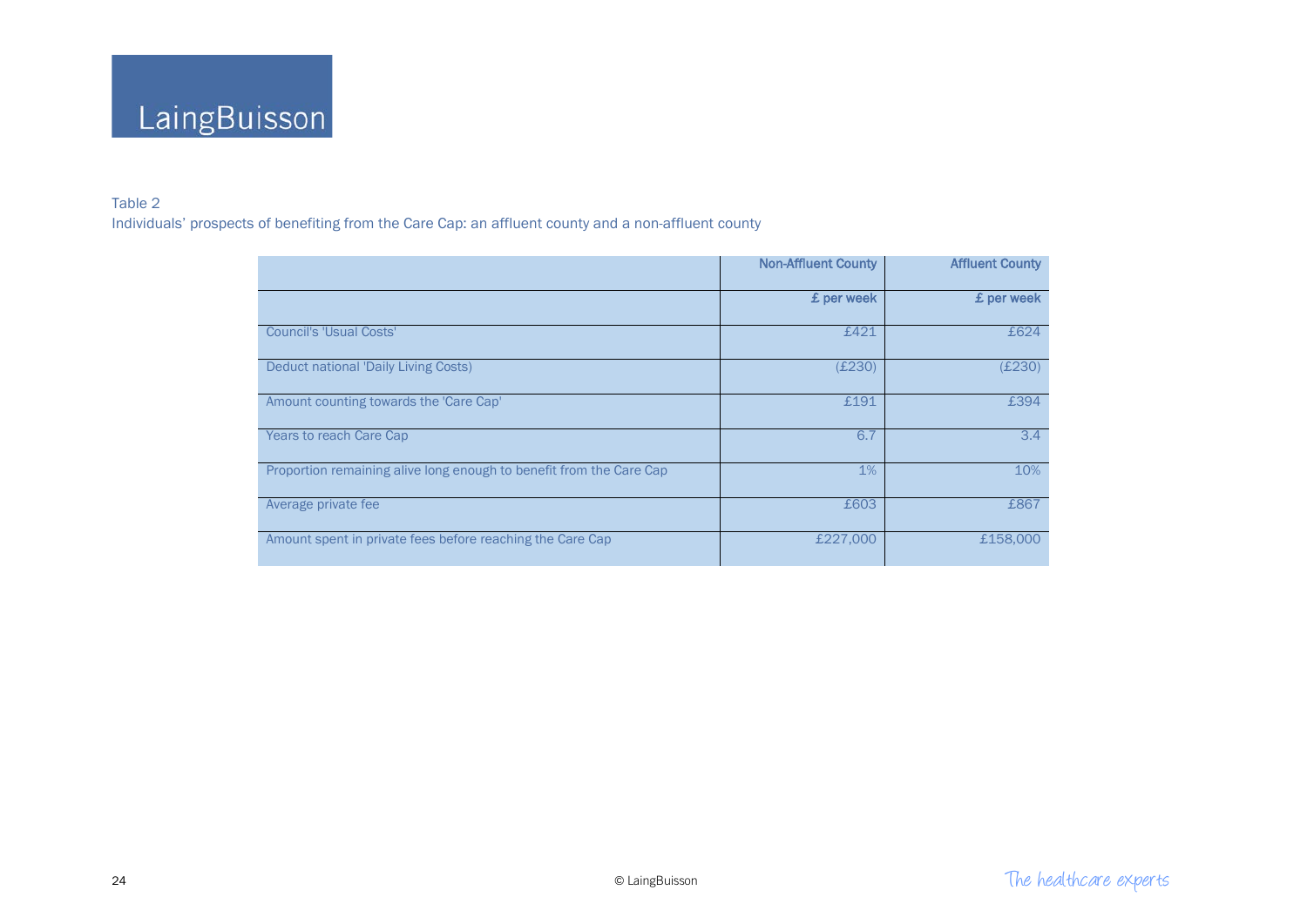# APPENDIX 1 CHARACTERISTICS OF THE LONG TERM CARE MARKET

## Exit of the public sector from its former provider role

The bulk of UK supply of long term care services for older people, which until the 1970s was dominated by the public sector, has been privatised over the last four decades. There is no possibility of this process being reversed for the foreseeable future. For better or for worse, therefore, the welfare of older people with care needs is, and will continue to be, dependent on a healthily functioning market.

#### Market characteristics

The characteristic features of the UK social care market for older people today are:

- Competitive on the supply side;
- High degree of monopsony purchasing power on the public sector demand side;
- Fragmented;
- Limited economies of scale at the care home group level;
- Mixed public / private sources of funding;
- Endemic cross subsidies from private to public payers in the care home space;
- Polarisation of local care markets between
	- o affluent areas with high private pay demand, where some providers are generating super-profits; and
	- o non-affluent areas dominated by publicly paid demand where profits are often inadequate to sustain continuing investment;
- Highly regulated
- Information deficit: the market is not fully transparent, with private-pay cross-subsidies to public-pay usually hidden, and there are poor information flows generally;
- Private payers' market power is weak for once-in-a-lifetime purchasing decisions in crisis situations;
- Absence of intermediation between individual consumers and service providers
- Exclusively rental offering (licensee tenure) for care homes, leasehold being reserved for extra care;
- Absence of franchise business model in care home sector, though franchises are common in homecare.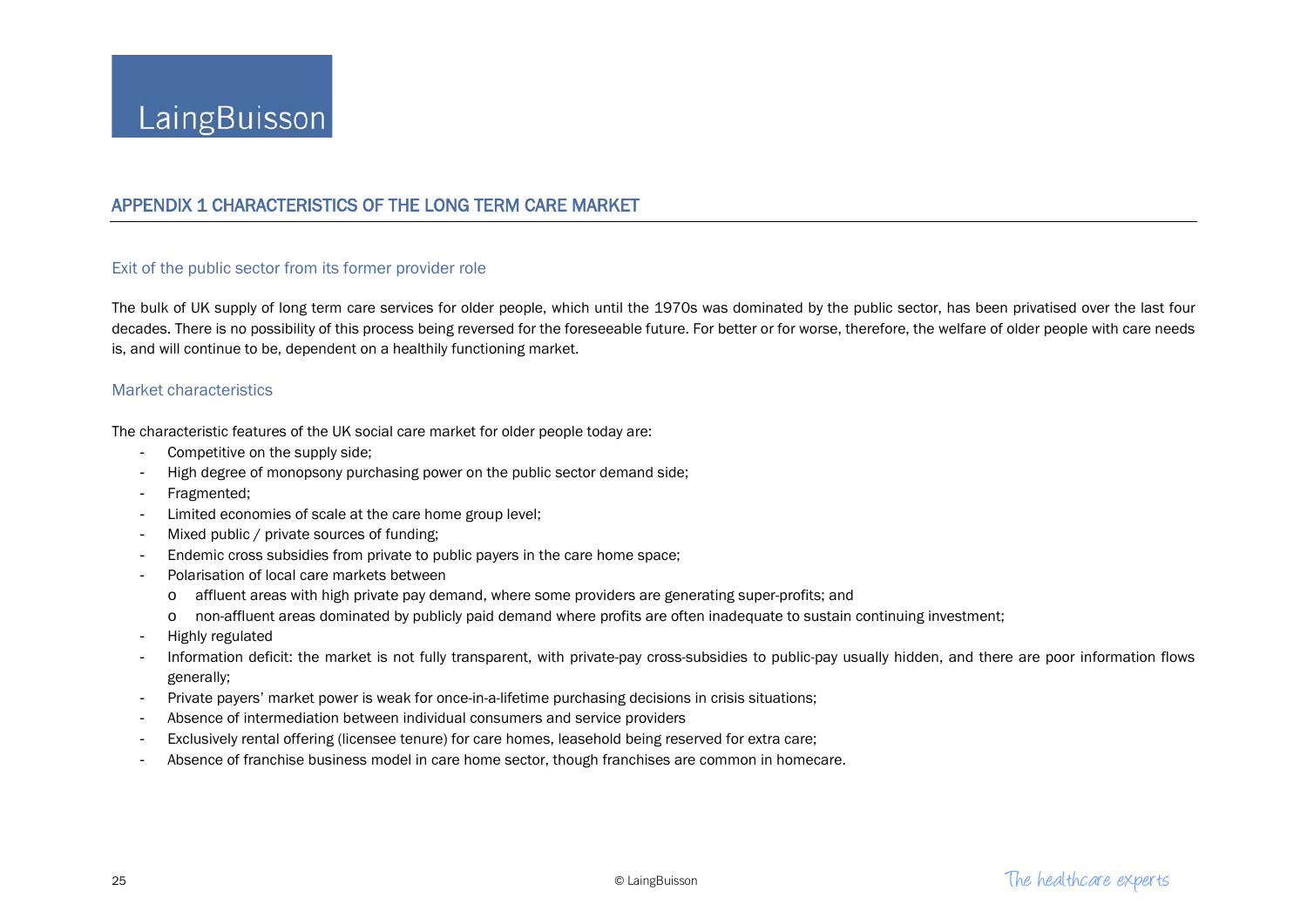#### Market failures and successes

The notable achievements of the care market which has emerged in the last four decades include:

- On the supply side, attraction of investment of about £30 billion over four decades, which has created new capacity of over 350,000 beds;
- On the commissioning side, assessment of need introduced by English councils in 1993 has largely eradicated unnecessary, publicly funded admissions to care homes. There are now 250,000 fewer older people in residential care settings than there would have been if placements had continued at the same level as in the peak demand year of 1993.

The principal commissioning side market failures which have become rooted over the past four decades are:

- Use of monopsony purchasing power by most councils to drive publicly paid prices below the level necessary to sustain investment in existing facilities and to incentivise investment in new capacity;
- Whole-scale adoption by public sector of a fundamentally flawed 'task and time' model with time units of as little as 15 minutes in response to an imperative to contain costs;
- The failure of most statutory bodies to make significant progress in integrating publicly funded health and social care commissioning, despite joint working and integration being on the policy agenda for at least 3 decades;
- Finally, there is arguably a specific market failure where acute NHS Trusts have on the whole been unwilling to sub-contract post-acute care and rehabilitation to independent sector care home providers despite the massive cost differential between NHS hospitals and independent sector care homes.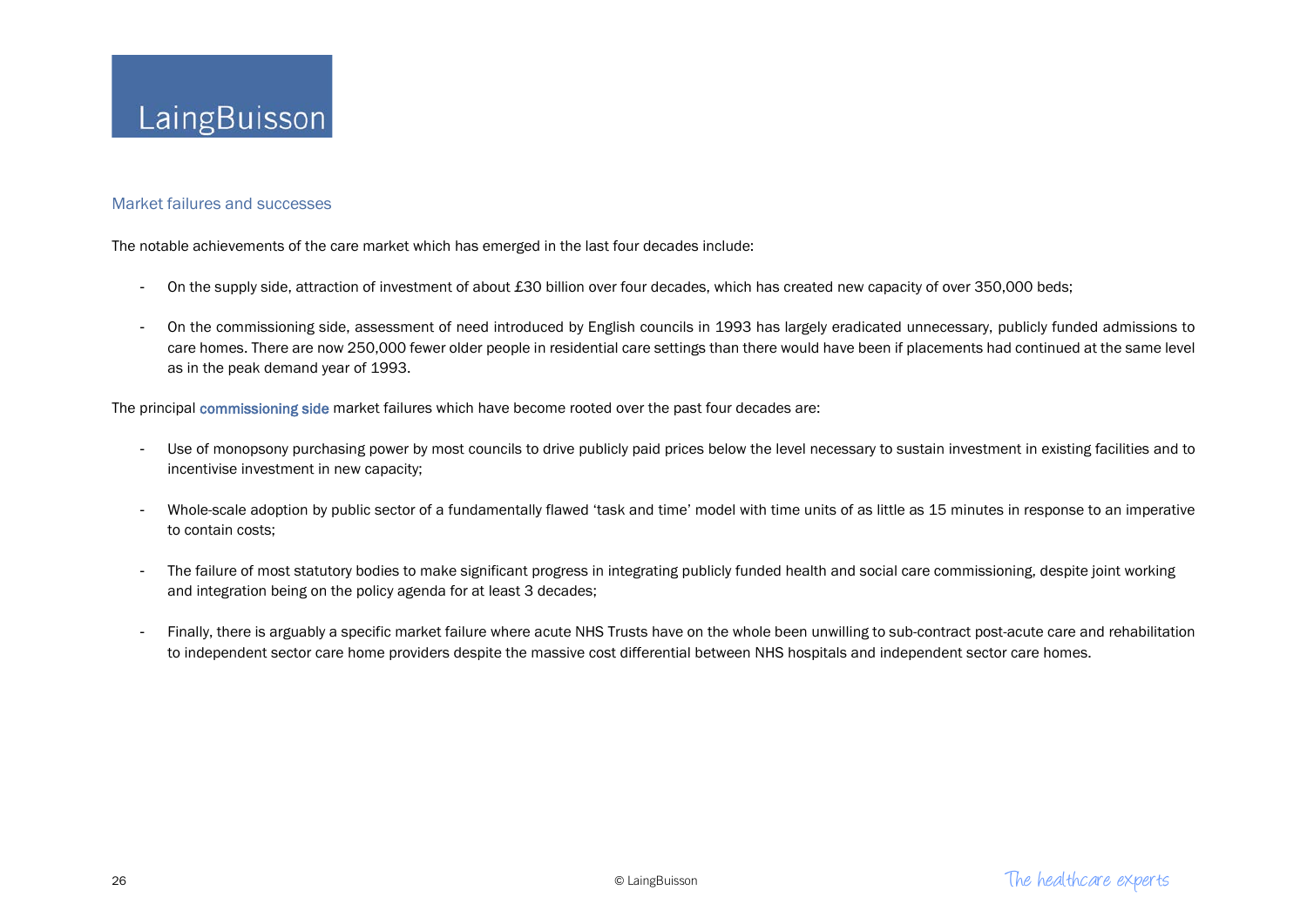

The principal supply side market failures which have become rooted in the older care sector over the past four decades are:

- The 'silo' approach to service provision which is most marked for larger scale care service providers;
- The information asymmetry which exists between private purchasers and care home providers which facilitates the charging of premium prices to private individuals and supports the system of cross subsidies to public payers which is endemic in the care home sector.

Source: LaingBuisson White Paper Strategic commissioning of long term care for older people: Can we get more for less? published in September 2014. [https://www.laingbuisson.co.uk/Portals/1/Media\\_Packs/Fact\\_Sheets/LaingBuisson\\_White\\_Paper\\_LongTermCare.pdf](https://www.laingbuisson.co.uk/Portals/1/Media_Packs/Fact_Sheets/LaingBuisson_White_Paper_LongTermCare.pdf)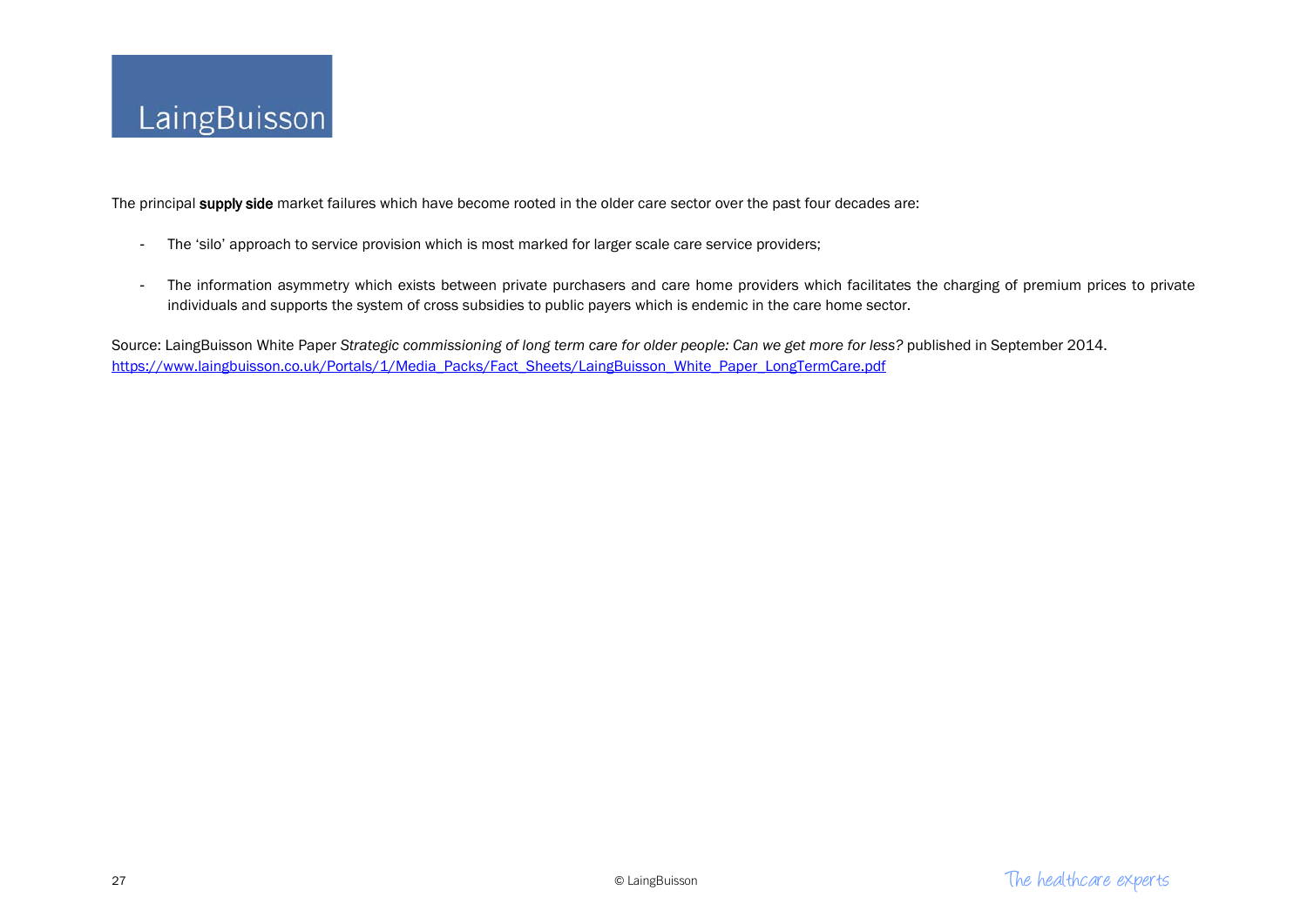## <span id="page-28-0"></span>APPENDIX 2 MARKET MECHANISM FOR RESTORING EQUILIBRIUM

(An excerpt from *Care of Older People Market Report – 27th edition*, published in September 2015)

The care home market is subject to a self-righting mechanism like any other market. Investment is curtailed when prices (as now) are insufficient to offer a reasonable return in areas of high public pay. As a result, against a background of rising demand, shortages can be expected to appear. Market power will shift towards providers, prices will rise and public authorities will be forced to find extra resources if they are to meet statutory duties. It is likely that this scenario will be played out at a variable pace in 200 council areas in the UK over the next five years.

Market imperfections (including non-transparency of market information together with development time lags) will predispose the market to overshooting equilibrium in both the contraction phase (which the care home market appears to have entered now) and any past or future expansion phase. There is also historical evidence of such cyclical patterns in the care home sector in the last two decades<sup>13</sup>.

It is possible that the new Conservative administration may be persuaded by both local government and care provider lobbyists that the impending crisis in the care sector is so severe that it justifies a pre-emptive injection of substantial new funding sooner rather than later, before the emergence of shortages creates an absolute imperative to find new money. On the face of it, the government's commitment to eradicating the budget deficit in the course of this parliament (i.e. before 2020) seems to make this an unlikely scenario. However, two key government announcements in July 2015 have raised the chances of this happening. The first is the replacement of the adult National Minimum Wage (£6.70 from October 2015) with a new National Living Wage (NLW) (£7.20 from April 2016, rising to £9.00 by 2020). Without an at least partly compensating increase in government grants to allow councils to raise the care home fees they pay, the government can expect a wave of financial failures in the care sector. While the 'double whammy' of Care Act implementation with its own risk of market destabilisation has now been pushed back to 2020, the latter was to some extent a 'soft' risk, while the NLW is a hard risk, which the government will find difficult to ignore. Moreover, postponement of implementation of the Dilnot elements of the Care Act has at a stroke saved the government a substantial sum of money over the interim period, rising to about £2

 $\overline{\phantom{a}}$ 

<sup>13</sup> During the late 1990s through to the early 2000s the sector experienced a downturn in profitability (due, as now, largely to a squeeze on fees by local authorities), resulting in several financial failures around the turn of the century and a major shakeout of capacity. As occupancy rates rose local shortages became apparent and local authorities raised their fee levels above inflation, allowing care home margins to be rebuilt during the mid-2000s. The major difference in the mid-2000s (compared with the mid-2010s) is that local authorities at that time were benefiting from record increases in funding from central government under the Blair administration.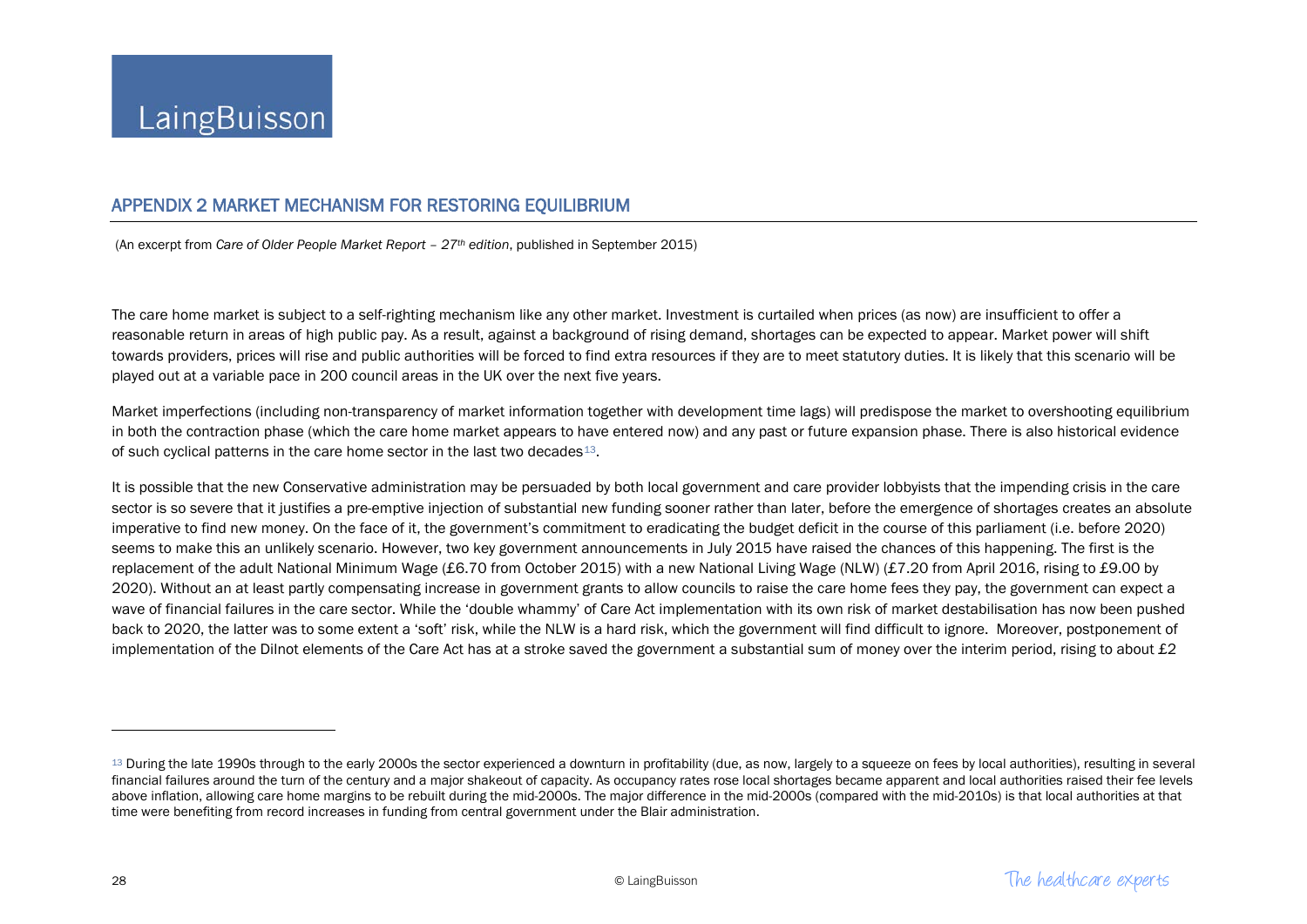billion by 2020. In the event that the government does not make a pre-emptive injection of new funding, market destabilisation could be so severe in many areas that it threatens councils' ability to perform their duty of arranging care for vulnerable people.

Such a crisis would be likely to have two faces: (a) in areas of moderate to low occupancy, where market power lies largely with councils, where further pressure on fees could easily lead to widespread business failures and significant loss of capacity which in practical terms could only be rectified by an emergency injection of more public funds; and (b) in areas with high occupancy levels dominated by self-funder demand, self-funders will simply crowd out council supported residents unless council fee levels are raised.

The results of the 2015 Comprehensive Spending Review will be published on 25 November 2015. LaingBuisson's prediction is that some new central government funding will be made available to local authorities in order to help the market to withstand the shock of implementation of the National Living Wage. But whatever new money is injected it will in all probability be insufficient to re-establish the margins of care home operators with high exposure to public pay at the level they were prior to the 6% real terms reduction in councils' baseline fee rates since the beginning of public sector austerity in 2011/12. Therefore, the scenario described in the opening paragraph will in all probability continue to be played out at a variable pace in 200 council areas.